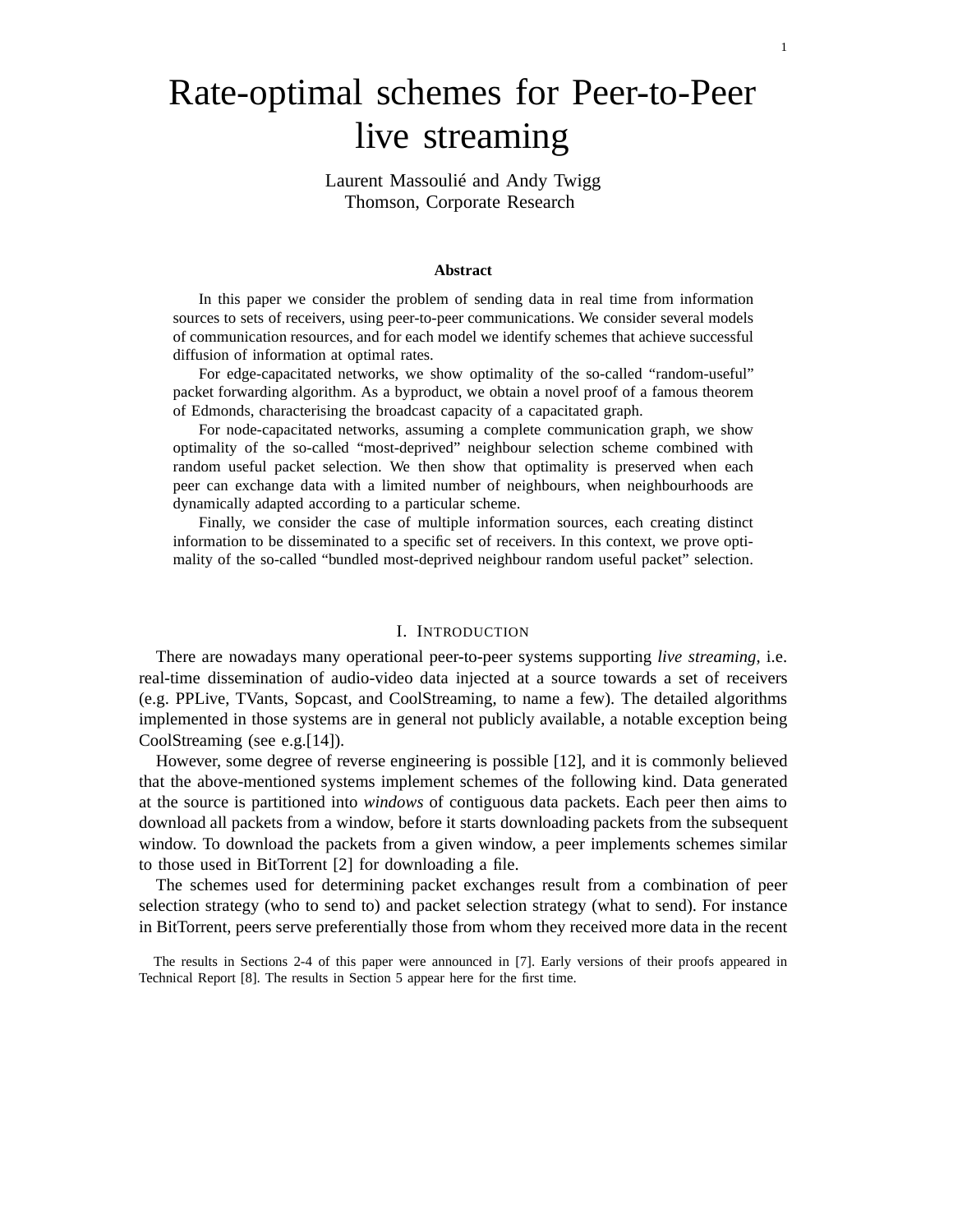past (this is the so-called Tit-for-Tat mechanism, discussed in detail in [6]). The decision of what to send is made by the receiver, who selects the rarest packet, rarity being evaluated locally across neighbour peers.

The aim of the present paper is to introduce mathematical models and give proofs that simple strategies, similar to those just described, are capable of achieving real-time dissemination of content to receivers at optimal rates. By optimal rate, we mean that dissemination at larger rates is infeasible with the available communication resources.

The organisation of the paper is as follows. In Section II, we introduce the model of edge-capacitated networks. In this context, the optimal diffusion, or broadcast rate, has been characterised by Edmonds [5] as the minimum over receivers of the minimum of the capacity of cuts between the data source and the corresponding receiver (also known as the min-min-cut capacity). Our main result, Theorem 1, states that under random-useful packet forwarding, the system is ergodic provided the data injection rate is strictly below the min-min-cut capacity. The theorem of Edmonds [5] is retrieved as a corollary of our result.

The proof of Theorem 1 is given in Section III.

In Section IV, we introduce the model of node-capacitated networks, and the most-deprived neighbour selection strategy. Assuming a complete communication graph (i.e., everyone can send to anyone), we prove that the system is ergodic under the most-deprived neighbour random-useful packet selection rules, when the injection rate is strictly below the maximal sustainable injection rate.

In Section V, we relax the assumption of a complete communication graph. We show that rate optimality is preserved for communication graphs with small neighbourhoods that are continuously adapted over time. We then extend the results of Section IV to the case of multiple information sources, each creating distinct information to be disseminated to a specific set of receivers. In this context, we prove optimality of the so-called bundled mostdeprived neighbour random useful packet selection.

Conclusions are drawn in Section VI.

Preliminary versions of the proofs in Sections II–IV appeared previously in the technical report [8], while the corresponding results have been announced in [7]. Both the results and the proofs in Section V appear here for the first time.

## II. EDGE CAPACITATED NETWORKS

#### *A. System model*

A directed, edge-capacitated graph  $G = (V, E)$  is given. A distinguished source node s wants to send data to all other nodes, i.e. broadcast information over the graph G. Data transfers consist of packet replication from some node u to a node v such that  $(u, v) \in E$ . The *injection rate* at the source is denoted by  $\lambda$ , and is by definition the rate at which the source gets new packets.

The scheduling strategy we consider in this section is the following. When any node  $u$  has some packets that one of its neighbours  $v$  has not received yet, or is not currently receiving, and when there is no current transmission from node  $u$  to node  $v$ , then  $u$  picks uniformly at random one of the packets that it could usefully send to  $v$ , and sends it to  $v$ . Such a transfer proceeds at speed  $c_{uv}$ , where  $c_{uv}$  is the capacity of link  $(uv) \in E$ .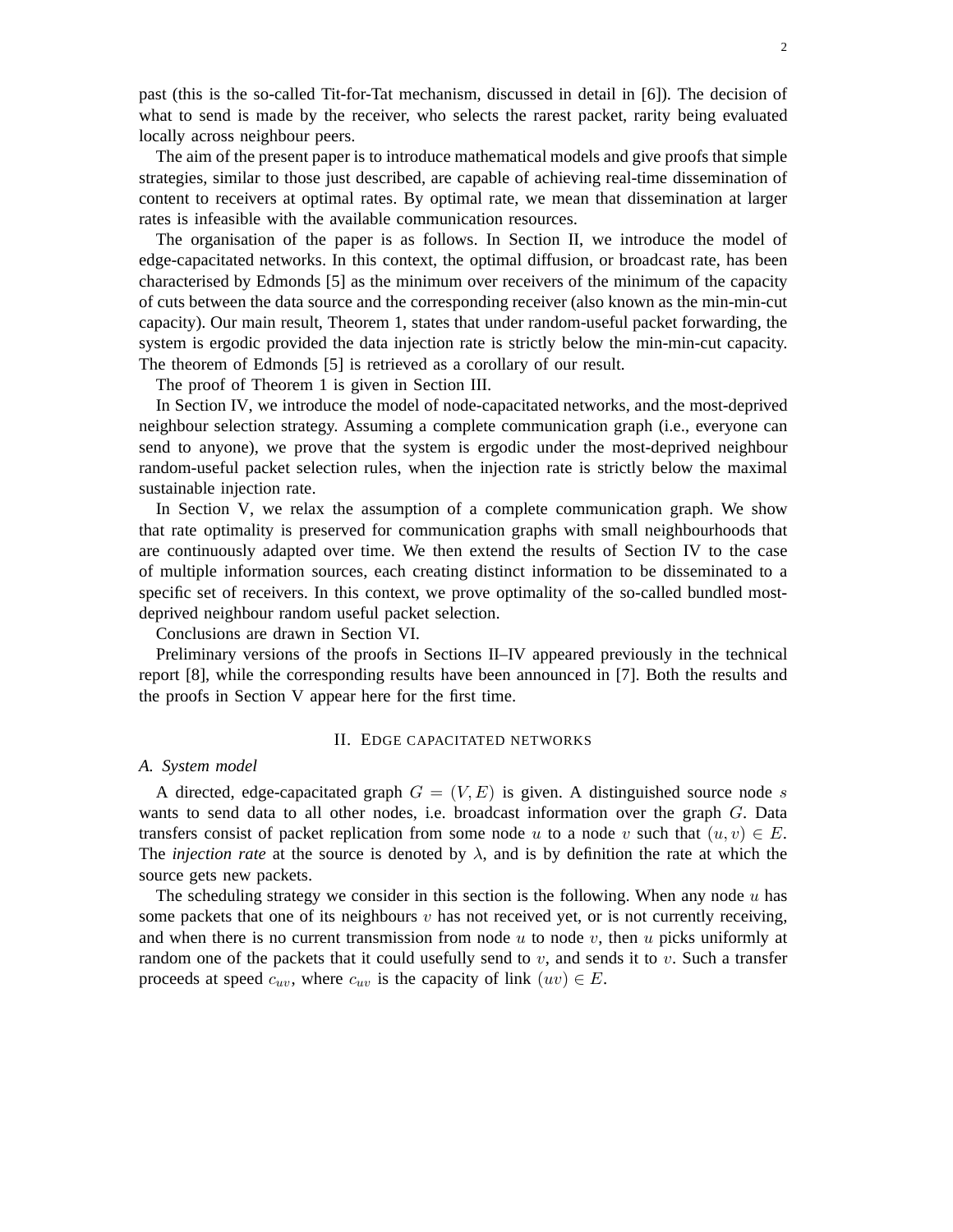Once injected at the source, a packet  $p$  can be in a number of different states. It can be replicated at all nodes in the system, hence successfully broadcast. Alternatively, it can be *idle*, that is not actively transferred, and replicated at nodes u in some set  $S \subset V$ . In this paper the symbol ⊂ is used to denote strict subsets; the symbol ⊆ is used to denote non strict subsets. The subsets over which packets can be replicated is not arbitrary: it must contain a spanning tree rooted at s, and hence in particular it must contain s. We shall denote by  $S$  the collection of strict subsets of  $V$  that contain the source node  $s$ .

Alternatively, it can be replicated at some nodes  $u \in S$ , for some subset  $S \in S$ , but also actively transferred along some edges  $e \in F$ , for some subset  $F \subseteq E$ .

We shall adopt the following description of the system state: for all  $S \in \mathcal{S}$ ,  $X_S$  denotes the number of idle packets, that are replicated exactly at the nodes  $u \in S$ . In addition, an unordered list of subgraphs  $A = \{G_1 = (W_1, F_1), \ldots, G_m = (W_m, F_m)\}\$  is maintained, describing the "active packets":  $W_i$  is the set of nodes at which the *i*-th active packet is currently replicated;  $F_i$  is the set of edges along which the *i*-th active packet is currently transferred.

We shall assume that at any given time, at most one packet is transferred along a given edge. Thus, the total number of active packets is at most  $|E|$ . We shall further assume that the following constraints are met: for an active packet with description  $(W, F)$ , for each  $(u, v) \in F$ , then  $u \in W$ ,  $v \notin W$ , and there is no other edge  $e \in F$  that points towards v.

The physical meaning of this assumption is the following. No packet is sent towards a node that already has it, and no packet is sent simultaneously from several nodes to the same destination node.

One practical implementation that ensures this property consists in letting each receiver node inform its neighbour nodes of which packets it has not received yet, and omitting from this list those packets currently being transferred.

Introduce the notation:

$$
X_{+u-v} = \sum_{S \in \mathcal{S}: u \in S, v \notin S} X_S.
$$

This counts the number of idle packets that are present at node  $u$  and absent at node  $v$ .

Let also  $X_{+u-v}^a$  denote the number of active packets that could possibly be forwarded along edge  $(u, v)$ , given the above constraints. That is to say, let

$$
X^a_{+u-v} = \sum_{(W,F)\in A} \mathbf{1}_{u\in W} \mathbf{1}_{v\notin W} \mathbf{1}_{\forall u'\in V, (u',v)\notin F}.
$$

The following **activity condition** will be enforced at all times: for any edge  $(u, v)$ , either there is an active packet that is actively transferred along edge  $(u, v)$ , or:

$$
X_{+u-v} = 0
$$
 and  $X_{+u-v}^a = 0$ .

In words, if there is no ongoing transfer along some edge  $(u, v)$ , then necessarily no packet present in the system could be transferred along this edge.

We now describe the transitions that the system state can experience under the proposed random useful scheduling strategy.

**Primary transitions:** The first type of primary transitions is due to a fresh packet arrival at the source. After such a transition, the state variable  $X_{\{s\}}$  is updated to  $X_{\{s\}} + 1$ .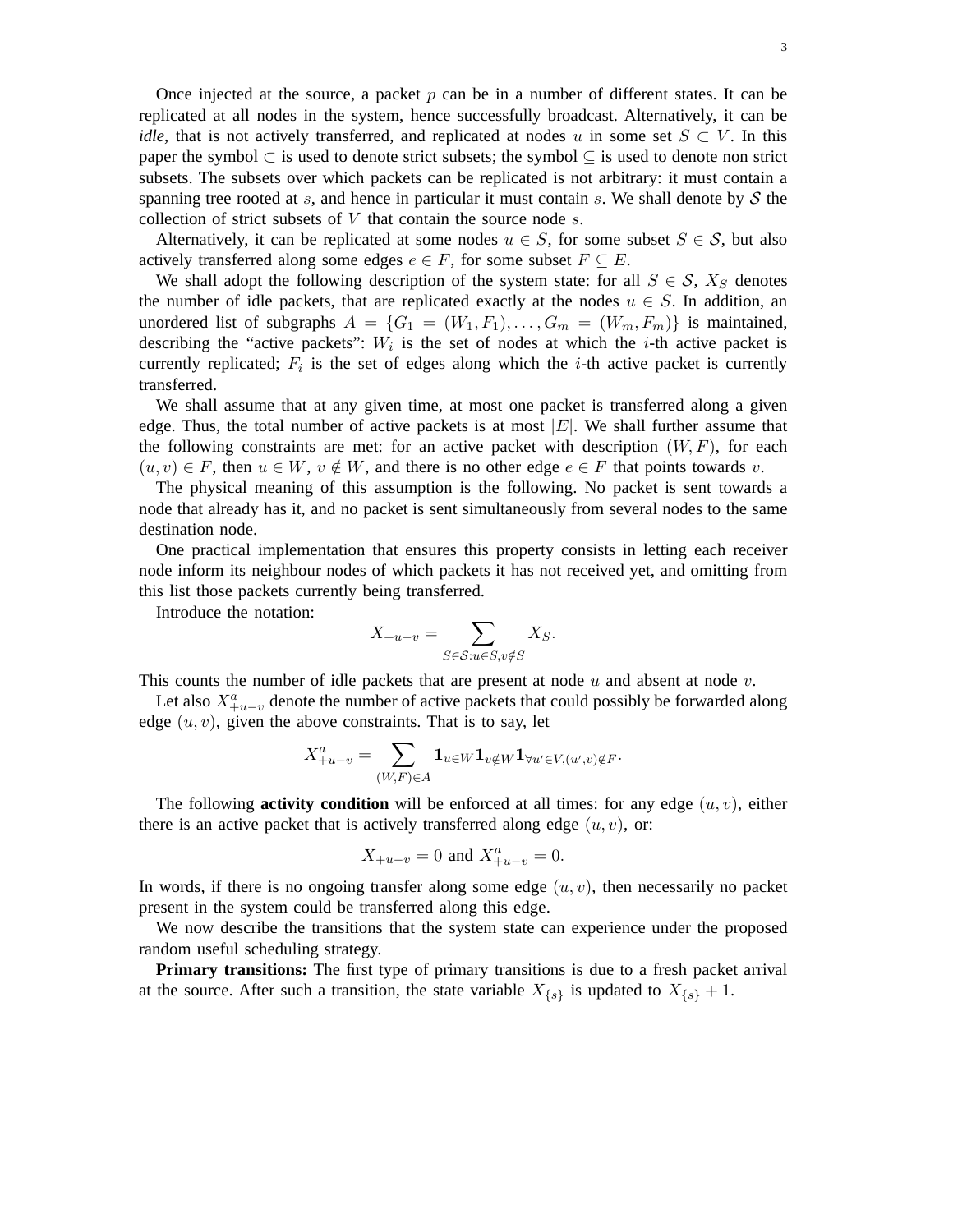The second type of primary transitions is due to completion of transfer of an active packet along some edge. Let this packet be represented by  $(W, F)$ , and let  $e = (u, v) \in F$  be the edge along which replication has just completed.

Then two cases may occur. If  $e = (u, v)$  was the only edge in F, then the packet under consideration, characterised by  $(W, F)$ , is removed from the collection of active packets, and the number of idle packets replicated at  $S = W \cup \{v\}$  is increased by 1. If instead  $F \setminus \{e\}$ is not empty, then  $(W, F)$  is replaced by  $(W \cup \{v\}, F \setminus \{e\})$  in the list of active packets. **Secondary transitions:** These happen subsequently to primary transitions, to ensure that the activity condition is met. If, after a primary transition, there is an edge  $(u, v)$  for which the activity condition is not met, this means that this edge is not actively used, while the number of packets  $X_{+u-v} + X_{+u-v}^a$  which could potentially be transferred along that edge is positive. In this case, one of these  $X_{+u-v} + X_{+u-v}^a$  packets will be selected uniformly at random, and start being replicated along edge  $(u, v)$ .

More precisely, for each  $S \in \mathcal{S}$  such that  $u \in S$ ,  $v \notin S$ , with probability

$$
\frac{X_S}{X_{+u-v} + X_{+u-v}^a},
$$

the following state updates are made:

$$
X_S \leftarrow X_S - 1,
$$
  

$$
A \leftarrow A \cup (S, (u, v)).
$$

For each active packet  $(W, F)$  such that  $u \in W$ ,  $v \notin W$ , and for all  $u' \in V$ ,  $(u', v) \notin F$ , then with probability  $1/(X_{+u-v} + X_{+u-v}^a)$ , the active set A is updated as follows:

$$
A \leftarrow A \setminus (W, F) \cup (W, F \cup (u, v)).
$$

Note that all these transition probabilities sum to 1, as required. Moreover, these capture the uniform selection of useful packets that could be sent along edge  $(u, v)$  that we assume throughout.

**A Markovian special case:** A general version of the model would assume that the time intervals between fresh packet arrivals at the source are i.i.d. random variables, and that packet transfer times along a given edge are also i.i.d. random variables. Under these assumptions, the model we just described is a Markov process, provided we augment the state space to keep track of the residual times till (i) arrival of the next fresh packet, and (ii) completion of transmission along a given edge. Of particular interest is the case where these i.i.d. random variables are in fact deterministic.

The general i.i.d. case is beyond the scope of the present work. In this article, we focus on the special case where the i.i.d. random variables involved are Exponential random variables, where the mean inter-packet arrival at the source equals  $\lambda^{-1}$ , and the mean packet transfer time along edge  $(u, v)$  is  $c_{uv}^{-1}$ . In this particular case, the evolution of the state variables described above is Markovian, without the adjunction of residual time variables. In the sequel we focus on this particular setup.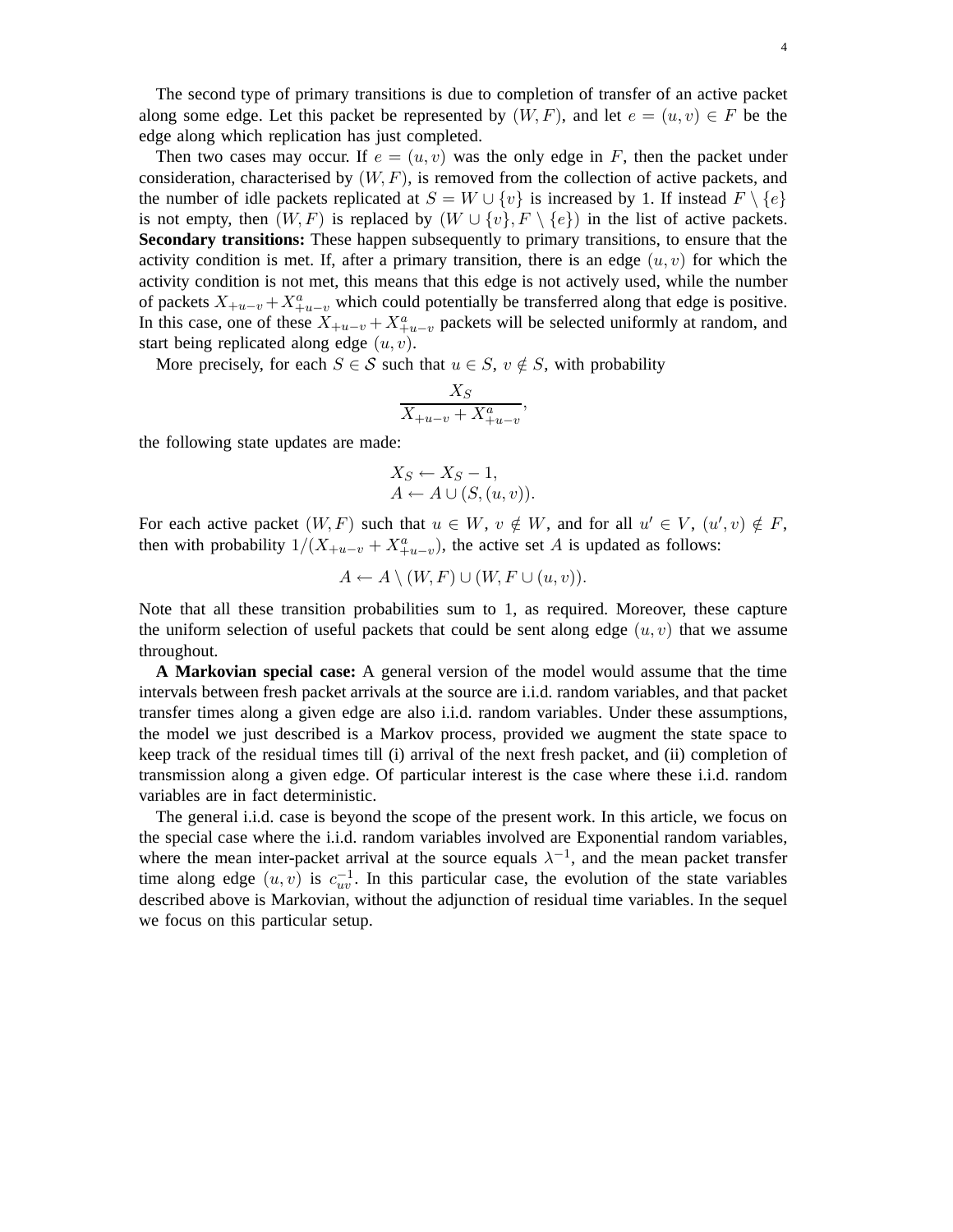## *B. Edge capacities: main result*

We shall denote by  $\lambda^*(G)$  the min-min-cut of graph G with source node s. That is,

$$
\lambda^*(G) = \min_{u \in V} \min_{S \subset V : s \in S, u \notin S} \sum_{v \in S} \sum_{w \notin S} c_{vw}.
$$
 (1)

The main result in the present context is the following

*Theorem 1:* The Markov process  $((X_S)_{S \in \mathcal{S}}, A)$  corresponding to random useful packet forwarding is ergodic under the condition

$$
\lambda < \lambda^*(G). \tag{2}
$$

The proof of this result will be given in Section III . It relies on the so-called "fluid limits" approach, introduced and popularised by [10] and [4]. Informally, the approach consists in first establishing that trajectories of the original Markov process, after joint rescaling of both time and space, evolve according to some simpler, "fluid" dynamics, and then to prove that trajectories of the fluid dynamics converge to zero in finite time.

We define the "spanning tree packing number",  $\pi(G)$  of graph G with distinguished source node s as the solution of the following optimization problem:

$$
\text{Maximize} \qquad \qquad \sum_{T \in \mathcal{T}} \lambda_T \tag{3}
$$

over 
$$
\lambda_T \geq 0
$$
,  $T \in \mathcal{T}$  (4)

subject to 
$$
\sum_{T \in \mathcal{T}: (i,j) \in T} \lambda_T \leq c_{ij}, \qquad (ij) \in E(G), \tag{5}
$$

where  $\mathcal T$  denotes the collection of spanning trees of  $G$ , rooted at s.

A direct consequence of Theorem 1 is the following

*Corollary 1:* (Edmonds, 1972 [5]) For any oriented graph G with edge capacities  $c_{ij}$ ,  $(ij) \in E(G)$ , and source node s, the spanning tree packing number  $\pi(G)$  is equal to the min-min-cut number,  $\lambda^*(G)$ .

**Proof:** To any  $i \in V(G)$  and any collection of non-negative numbers  $\lambda_T$  satisfying inequalities (5), one can associate a flow from s to i with total capacity  $\sum_{T \in \mathcal{T}} \lambda_T$ . Thus, necessarily  $\pi(G)$  is at most the maximum flow between s and i, for any  $i \in V(G)$ . The celebrated max-flow min-cut theorem states that this maximum flow coincides with the minimum cut capacity between s and i. This establishes that  $\pi(G)$  is at most  $\lambda^*(G)$ .

We now establish the converse inequality using Theorem 1. Let  $\epsilon > 0$  be arbitrary, and consider the injection rate  $\lambda = \lambda^*(G) - \epsilon$ . Theorem 1 guarantees that the Markov process keeping track of the number of packets in any possible state is ergodic. As a consequence, there exists an equilibrium distribution for the time it takes a packet to be successfully broadcast, and a steady state distribution for the spanning tree along which a packet is effectively broadcast.

Let q be the discrete probability distribution over the collection  $\mathcal T$  characterising the tree along which a packet is broadcast in equilibrium. Let also  $F<sub>T</sub>$  denote the cumulative distribution function of the time to broadcast a packet in equilibrium, conditionally on the fact that it is broadcast along tree T, for all  $T \in \mathcal{T}$ .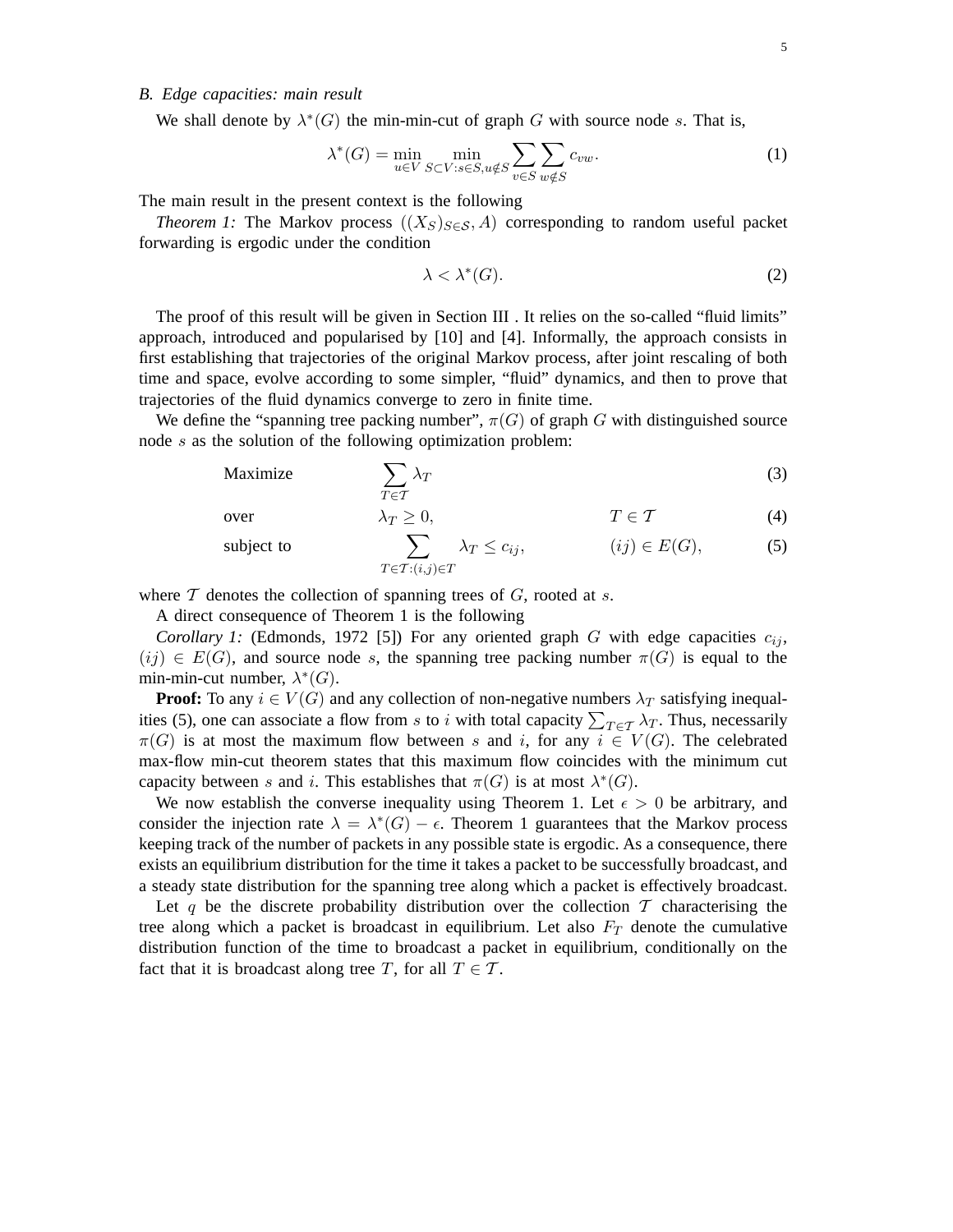Let  $\delta > 0$  and  $M > 0$  be some fixed positive numbers. Let  $\tau$  be some time index, that we shall let increase to infinity. Let  $N_T(\tau)$  denote the number of packets that have been injected at the source during  $[0, \tau]$ , and which have been successfully broadcast along tree T by time  $(1 + \delta)\tau$ . Clearly, provided  $M \leq \delta\tau$ ,  $N_T(\tau)$  is larger than the number  $N'_T(\tau)$  of packets injected at the source during  $[0, \tau]$ , that have been successfully broadcast with a broadcast time no larger than M.

By the ergodic theorem, the following holds:

$$
\lim_{\tau \to \infty} \frac{1}{\tau} N'_T(\tau) = \lambda \, q(T) F_T(M), \quad \text{almost surely.}
$$

In turn, this implies that:

$$
\liminf_{\tau \to \infty} \frac{1}{\tau} N_T(\tau) \ge \lambda q(T) F_T(M).
$$

Let  $N_{ij}((1 + \delta)\tau)$  denote the number of packet transmissions along edge  $(ij)$  during  $[0, (1 +$  $\delta$ ) $\tau$ ]. Again by the ergodic theorem, and the fact that the time for a packet transmission along edge  $(ij)$  is exponentially distributed with mean  $1/c_{ij}$ , it holds that

$$
\limsup_{\tau \to \infty} \frac{1}{(1+\delta)\tau} N_{ij}((1+\delta)\tau) \le c_{ij}, \quad \text{almost surely.}
$$

On the other hand, for any edge  $(ij) \in E$ , the process dynamics are such that necessarily:

$$
\forall \tau \ge 0, \quad \sum_{T:(ij)\in T} N_T(\tau) \le N_{ij}((1+\delta)\tau), \quad \text{almost surely.}
$$

Dividing this last inequality by  $\tau$ , and letting  $\tau$  tend to infinity, the two previous inequalities entail that

$$
\sum_{T:(ij)\in T} \lambda q(T) F_T(M) \le (1+\delta)c_{ij}, \quad (ij) \in E(G).
$$

Let successively M tend to infinity and  $\delta$  tend to zero to obtain:

$$
\sum_{T:(ij)\in T}\lambda q(T)\leq c_{ij}, \quad (ij)\in E(G).
$$

Thus, the numbers  $\lambda_T := \lambda q(T)$  satisfy the constraints (5). Since they sum to  $\lambda$ , this ensures that  $\lambda \leq \pi(G)$ . Since this is true for any positive  $\epsilon = \lambda^*(G) - \lambda$ , the desired inequality  $\lambda^*(G) \leq \pi(G)$  follows.

#### III. PROOF OF THEOREM 1

The proof consists of three main parts. We first characterize the "fluid trajectories" that are valid limits of the process trajectories after joint rescaling of both time and space. We then establish that, under the stability condition  $\lambda < \lambda^*(G)$ , these must converge to zero in finite time. We finally deduce the ergodicity result by applying a suitable version of Foster's criterion.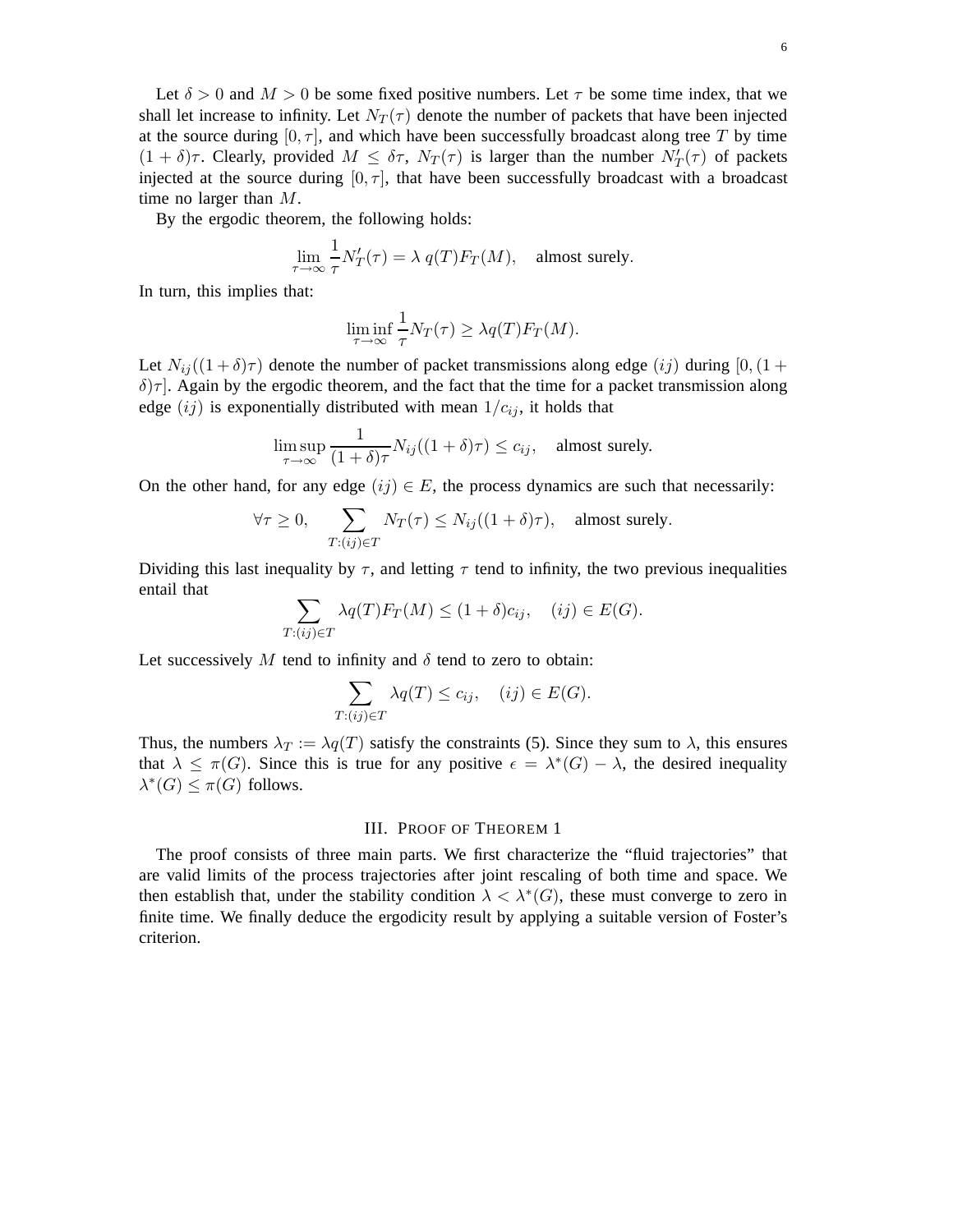## *A. Fluid dynamics: characterization and convergence*

#### Let us introduce the following definition.

*Definition 1:* The real-valued non-negative functions  $t \rightarrow y_S(t)$ ,  $S \in S$ , are called fluid trajectories of the above Markov process if they satisfy the following conditions.

For all  $S \in \mathcal{S}$ , all  $u \in S$ , all  $v \notin S$ , there exist non-negative functions  $t \to \phi_{S,(uv)}(t)$  such that

$$
y_{\{s\}}(t) = y_s(0) + \lambda t - \sum_{v \in V \setminus \{s\}} \phi_{\{s\},(sv)}(t)
$$
  
\n
$$
S \neq \{s\} : y_S(t) = y_S(0) + \sum_{u \in S} \sum_{v \in S \setminus \{u\}} \phi_{S \setminus \{v\},(uv)}(t)
$$
  
\n
$$
- \sum_{u \in S} \sum_{v \notin S} \phi_{S,(uv)}(t),
$$
\n(6)

and that are non-decreasing, Lipschitz continuous with Lipschitz constants  $c_{uv}$ . In addition, for all  $(u, v) \in E$ , it holds that:

$$
\sum_{S \in \mathcal{S}: u \in S, v \notin S} \phi_{S,(uv)} \text{ is } c_{uv} \text{-Lipschitz.}
$$

Moreover at almost every point t, the function  $\phi_{S,(uv)}$  is differentiable, and the following holds:

$$
y_{+u-v}(t) > 0 \Rightarrow \frac{d}{dt} \phi_{S(uv)}(t) = c_{uv} \frac{y_S(t)}{y_{+u-v}(t)},
$$
 (7)

where we have used the notation

$$
y_{+u-v}(t) := \sum_{S' \in \mathcal{S} : u \in S', v \notin S'} y_{S'}(t). \tag{8}
$$

 $\Diamond$ 

The following notation will be used in the sequel. For any  $y \in \mathbb{R}^S_+$ ,  $S(y)$  denotes the set of all fluid trajectories of the system with initial condition  $y$ . Thus it is a subset of  $\mathcal{C}([0,+\infty),\mathbb{R}^{\mathcal{S}}_+)$ , that is the space of continuous,  $\mathbb{R}^{\mathcal{S}}_+$ -valued functions on  $[0,+\infty)$ . Note that at this stage, neither existence nor uniqueness of fluid trajectories has been established.

The following result shows in what sense such fluid trajectories describe the dynamics of the original Markov process after spatial and temporal rescaling. It implies as a corollary that the set  $S(y)$  is nonempty, for any  $y \in \mathbb{R}^S_+$ . However no claim of uniqueness of fluid trajectories is made.

*Theorem 2:* Consider a sequence of initial conditions  $(X^N(0), A^N(0)), N > 0$ , such that for a sequence of positive numbers  $(z_N)_{N>0}$ ,  $\lim_{N\to\infty} z_N = +\infty$ , and the limit

$$
\lim_{N \to \infty} \frac{1}{z_N} X^N(0) = x(0)
$$

exists in  $\mathbb{R}^{\mathcal{S}}_+$ . Introduce the rescaled process

$$
Y_S^N(t) := \frac{1}{z_N} X_S^N(z_N t), \quad S \in \mathcal{S},
$$

where  $X_S^N(t)$  represents the (S-coordinate of the) state of the Markov process with initial conditions  $(X^N(0), A^N(0))$  at time t. Then for all  $T > 0$ , all  $\epsilon > 0$ , the following convergence takes place:

$$
\lim_{N \to \infty} \mathbf{P} \left( \inf_{f \in S(x(0))} \sup_{t \in [0,T]} ||Y^N(t) - f(t)|| \ge \epsilon \right) = 0.
$$
\n(9)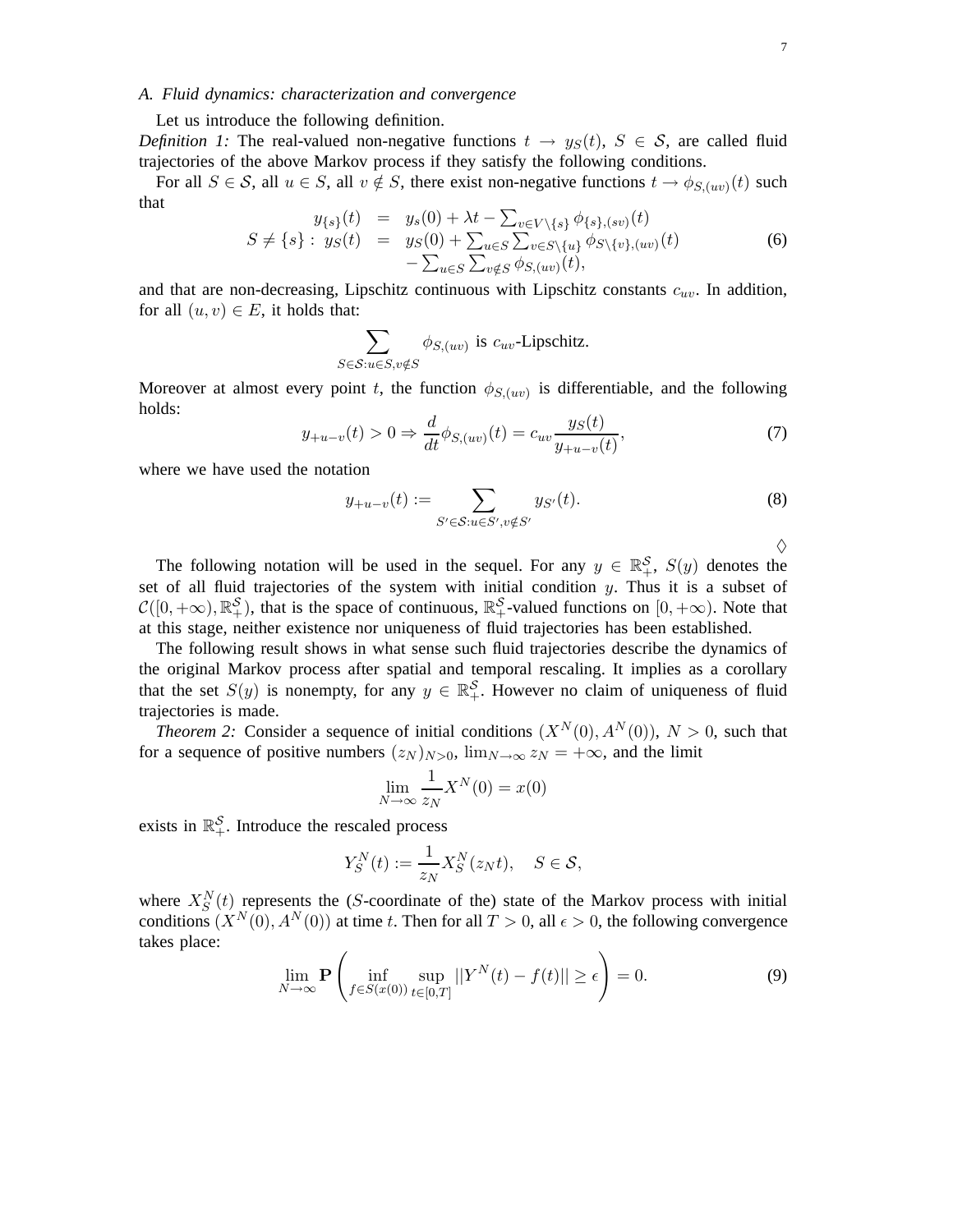In words, the restriction of the rescaled process  $Y^N$  to any compact interval  $[0, T]$  converges in probability to the set  $S(x(0))$  of fluid trajectories with initial condition  $x(0)$ , where convergence of processes is for the uniform norm.

*Proof:* It will be more convenient to work with the state variables  $\tilde{X}_S$ , which count the total number of packets, active or idle, present at nodes  $u \in S$ . That is:

$$
\tilde{X}_S = X_S + \sum_{(W,F) \in A} \mathbf{1}_{W = S}.
$$

We shall thus consider the rescaled processes

$$
\begin{array}{ll} \tilde{Y}_S^N(t) &:= \frac{1}{z_N} \tilde{X}_S^N(z_N t) \\ & = Y_S^N(t) + \frac{1}{z_N} \sum_{W \in A^N} \mathbf{1}_{W = S}. \end{array}
$$

Since they differ from  $Y_S^N$  by at most  $|E|/z_N$ , the processes agree in the limit  $N \to \infty$ .

Let  $P_{uv}$ ,  $(u, v) \in E$ , be independent unit rate Poisson processes. The Poisson process  $P_{uv}$ will be used to determine the instants at which packet transfers along edge  $(u, v)$  complete. Introduce the notation:

$$
\Phi_{S,(uv)}^N(t) = P_{uv} \left( c_{uv} \int_0^t \sum_{(W,F) \in A^N(s-)} \mathbf{1}_{W=S,(u,v) \in F} ds \right).
$$

This process keeps track of the number of completions of packet transfers along edge  $(u, v)$ , for packets that were previously present at node set S.

We thus have the following, for all  $S \in \mathcal{S}, S \neq \{s\}$ :

 $\mathbf{I}$ 

$$
\tilde{X}_S^N(t) = \tilde{X}_S^N(0) + \sum_{u \in S, v \in S \setminus \{u\}} \Phi_{S \setminus \{v\}, (uv)}^N(z_N t) - \sum_{u \in S, v \notin S} \Phi_{S, (uv)}^N(z_N t).
$$

We use another unit rate Poisson process  $P_0$  to count fresh arrivals at the source, and write:

$$
\tilde{X}_{\{s\}}^N(t) = \tilde{X}_{\{s\}}^N(0) + P_0(\lambda t) - \sum_{v \neq s} \Phi_{\{s\},(sv)}^N(z_N t).
$$

We now show that for any (deterministic) subsequence of the original sequence, there exists a further (deterministic) subsequence  $f(N)$  for which the following property holds.

Almost surely, the sequence of rescaled processes  $t \to \frac{1}{z_{f(N)}} \Phi_{S,(u_N)}^{f(N)}$  $S_{S(uv)}^{J(V)}(z_{f(N)}t)$  is tight (for the topology of uniform convergence), and any collection of functions  $\phi_{S,(uv)}$  that are accumulation points of this sequence define a fluid trajectory as per the previous definition.

$$
\sup_{t\in[0,T]}\left|\frac{1}{z_N}\Phi_{S,(uv)}^N(z_Nt)-c_{uv}\int_0^t\sum_{(W,F)\in A^N(z_Ns-)}\mathbf{1}_{W=S,(u,v)\in F}ds\right|\leq \sup_{t\in[0,c_{uv}T]}\left|\frac{1}{z_N}P_{uv}(z_Nt)-t\right|.
$$
\n(10)

 $\overline{1}$ 

The following lemma, which is a classical result on the maximal deviation of a Poisson process from its mean is now needed: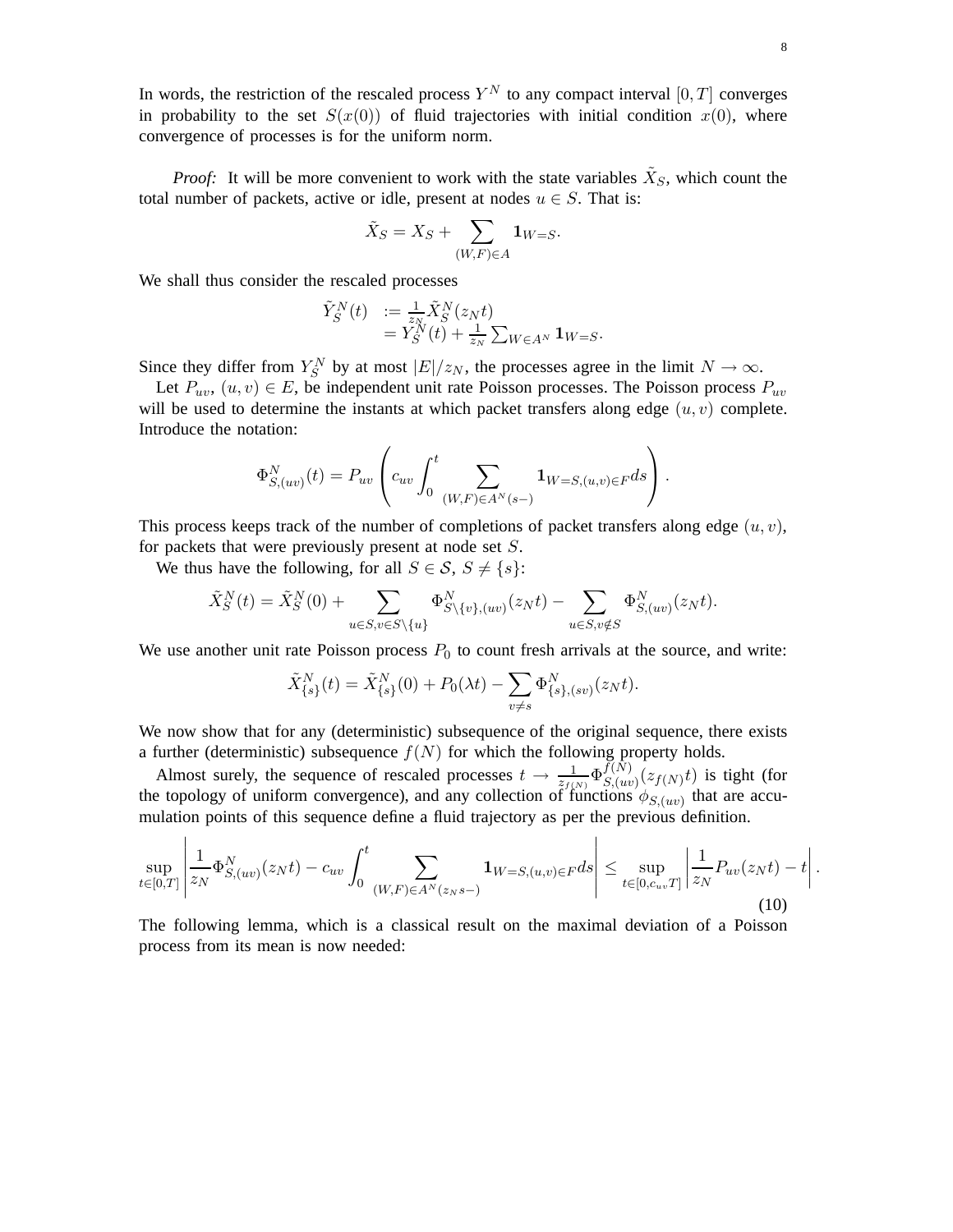*Lemma 1:* Let  $\Xi$  be a unit rate Poisson process. Then for all  $T > 0$ ,  $N > 0$ , and all  $\epsilon > 0$ , it holds that

$$
\mathbf{P}(sup_{0 \le t \le T} |\Xi(Nt) - Nt| \ge \epsilon NT) \le e^{-NTh(\epsilon)} + e^{-NTh(-\epsilon)},\tag{11}
$$

where

$$
h(\lambda) := (1 + \lambda) \log(1 + \lambda) - \lambda \tag{12}
$$

is the Cramér transform of a unit mean, centered Poisson random variable. In the above formula, it is understood that  $h(-\lambda) = +\infty$  if  $\lambda > 1$ .

Define the subsequence  $f(N)$ , together with a sequence  $\epsilon(N)$  as follows:

$$
\begin{cases} f(N) = \inf\{k > f(N-1) : z_k \ge N\}, \\ \epsilon(N) = N^{-1/4}. \end{cases}
$$

Define the event  $A_N$  as

$$
\mathcal{A}_N = \bigcup_{S \in \mathcal{S}, u \in S, v \notin S} \left\{ \sup_{t \in [0,T]} \left| \frac{1}{z_{f(N)}} \Phi_{S,(uv)}^{f(N)}(z_{f(N)}t) - c_{uv} \int_0^t \sum_{(W,F) \in A^{f(N)}(z_{f(N)}s-)} \mathbf{1}_{W=S,(u,v) \in F} ds \right| \ge \epsilon(N) \right\}.
$$

It is readily seen, using the above Lemma and the inequality (10), that the following holds:

$$
\sum_{N>0}\mathbf{P}(\mathcal{A}_N)<+\infty.
$$

Thus, by Borel-Cantelli's lemma, with probability 1 only finitely many events  $\mathcal{A}_N$  occur. In the sequel, to lighten notation we write N instead of  $f(N)$ .

To establish the claimed convergence of the rescaled processes  $\frac{1}{N} \Phi_{S_i(uv)}^N(Nt)$  to Lipschitzcontinuous, non-decreasing functions  $\phi_{S,(uv)}$  along subsequences, it is therefore sufficient to establish that such convergence holds for the functions:

$$
t \to c_{uv} \int_0^t \sum_{(W,F)\in A^N(Ns-)} \mathbf{1}_{W=S,(u,v)\in F} ds.
$$
 (13)

To this end, we use the following lemma, taken from Ye et al. [13]:

*Lemma 2:* (Lemma 6.3, Ye et al. [13]) Suppose that a sequence of functions  $f_k : [0, T] \to \mathbb{R}$ has the following properties:

(i)  $\{f_k(0)\}_{k>0}$  is bounded;

(ii) there is a constant  $M > 0$ , and a sequence of positive numbers  $\sigma_k$ , with  $\sigma_k \to 0$  as  $k \to \infty$ , such that

$$
|f_k(t) - f_k(s)| \le M(t - s) + \sigma_k, \quad k \ge 0, \ s, t \in [0, T].
$$

Then the sequence admits a subsequence that converges uniformly on  $[0, T]$  to a Lipschitz continuous function  $f : [0, T] \to \mathbb{R}$  with Lipschitz constant M.

Clearly the conditions of the Lemma are met for the functions (13), with as a Lipschitz constant  $M = c_{uv}$ . Moreover, any limiting function must be non-decreasing since the functions (13) are all non-decreasing.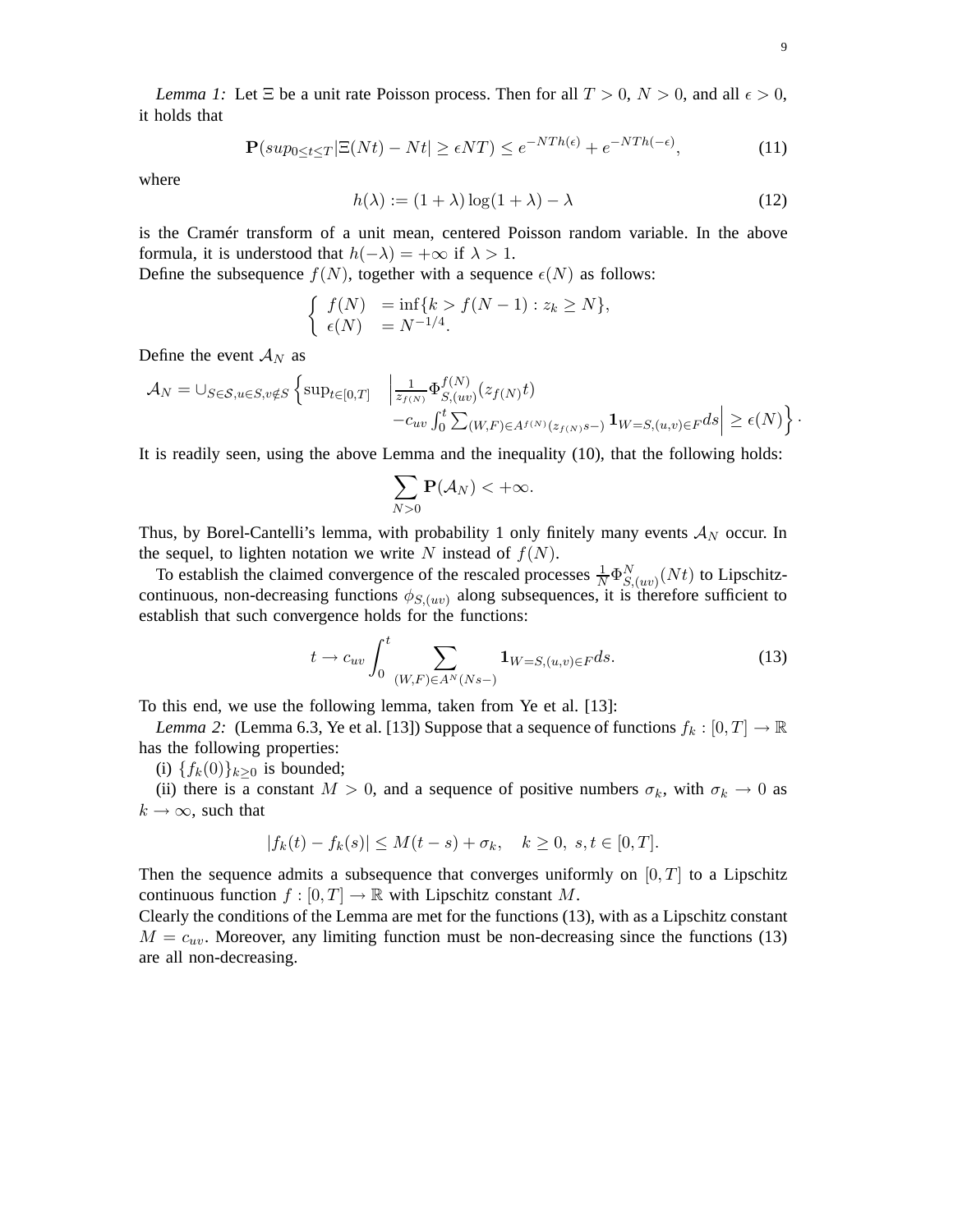Note now that for  $t < t'$ ,

$$
\sum_{S \in \mathcal{S}: u \in S, v \notin S} c_{uv} \int_t^{t'} \sum_{(W,F) \in A^N(Ns-)} \mathbf{1}_{W=S,(u,v) \in F} ds \le c_{uv}(t'-t).
$$

This readily implies that for any given  $(u, v) \in E$ , the limiting functions  $\phi_{S,(uv)}$  summed over  $S \in \mathcal{S}$  such that  $u \in S$  and  $v \notin S$  are  $c_{uv}$ -Lipschitz.

It now remains to establish the last property in the definition of fluid trajectories, that is: at almost every t, the function  $\phi_{S,(uv)}(t)$  is differentiable, and provided  $y_{+u-v}(t) > 0$ , then:

$$
\frac{d}{dt}\phi_{S,(uv)}(t) = c_{uv}\frac{y_S(t)}{y_{+u-v}(t)}.
$$

By Rademacher's theorem, a Lipschitz-continuous function is differentiable almost everywhere. Let thus t be a point where  $\phi_{S,(uv)}(t)$  is differentiable. Consider first the case where  $y_S(t) > 0$ . Fix some  $h > 0$ . We want to evaluate the following quantity:

$$
\frac{1}{h}c_{uv}\int_t^{t+h}\sum_{(W,F)\in A^N(Ns-)}\mathbf{1}_{W=S,(u,v)\in F}ds.
$$

Note that on the interval  $\tau \in [t, t+h]$ ,  $N^{-1}X_S^N(N\tau)$  equals  $y_S(t)+0(h)+\epsilon_N$ , where  $\epsilon_N \to 0$ as  $N \to \infty$ , by convergence of the rescaled trajectories, and by Lipschitz continuity of the limiting trajectories.

Thus, after each completion of a transfer along edge  $(u, v)$  during the interval  $[Nt, N(t+h)],$ the probability that the next packet selected for transmission along edge  $(u, v)$  is a previously idle packet, replicated at nodes  $w \in S$  is asymptotic to  $y_S(t)/y_{+u-v}(t) + 0(h)$ . Furthermore, once such a transfer is started, the probability that the packet under consideration is elected for transmission along another edge converges to zero as  $N \to \infty$ , since there are close to  $N_{\mathcal{Y}S}(t)$  other idle packets that could alternatively have been selected for such a transmission. Together these arguments ensure that

$$
\lim_{N \to \infty} \frac{1}{h} c_{uv} \int_{t}^{t+h} \sum_{(W,F) \in A^{N}(Ns-)} \mathbf{1}_{W=S,(u,v) \in F} ds = c_{uv} \frac{y_S(t)}{y_{+u-v}(t)} + O(h) \cdot
$$

However, the left-hand side of this expression also reads

$$
\frac{1}{h} \left( \phi_{S,(uv)}(t+h) - \phi_{S,(uv)}(t) \right),\,
$$

and thus the derivative of  $\phi_{S,(uv)}$  at t must equal  $c_{uv}\frac{y_S(t)}{y_{\phi(v)-v}}$  $\frac{y_S(t)}{y_{+u-v}(t)}$  as announced.

Finally, consider the case where  $y_S(t) = 0$ , and choose a particular t at which all S' with  $u \in S'$ ,  $v \notin S'$  are such that  $\phi_{S',(uv)}(t)$  are differentiable. We know that almost everywhere, the sum of these derivatives can not exceed  $c_{uv}$ , because it is a Lipschitz constant for the sum of these functions. However, the sum of the derivatives for those S' such that  $y_{S'}(t) > 0$ equals  $c_{uv}$ , therefore the derivatives for those S such that  $y_S(t) = 0$  must equal zero.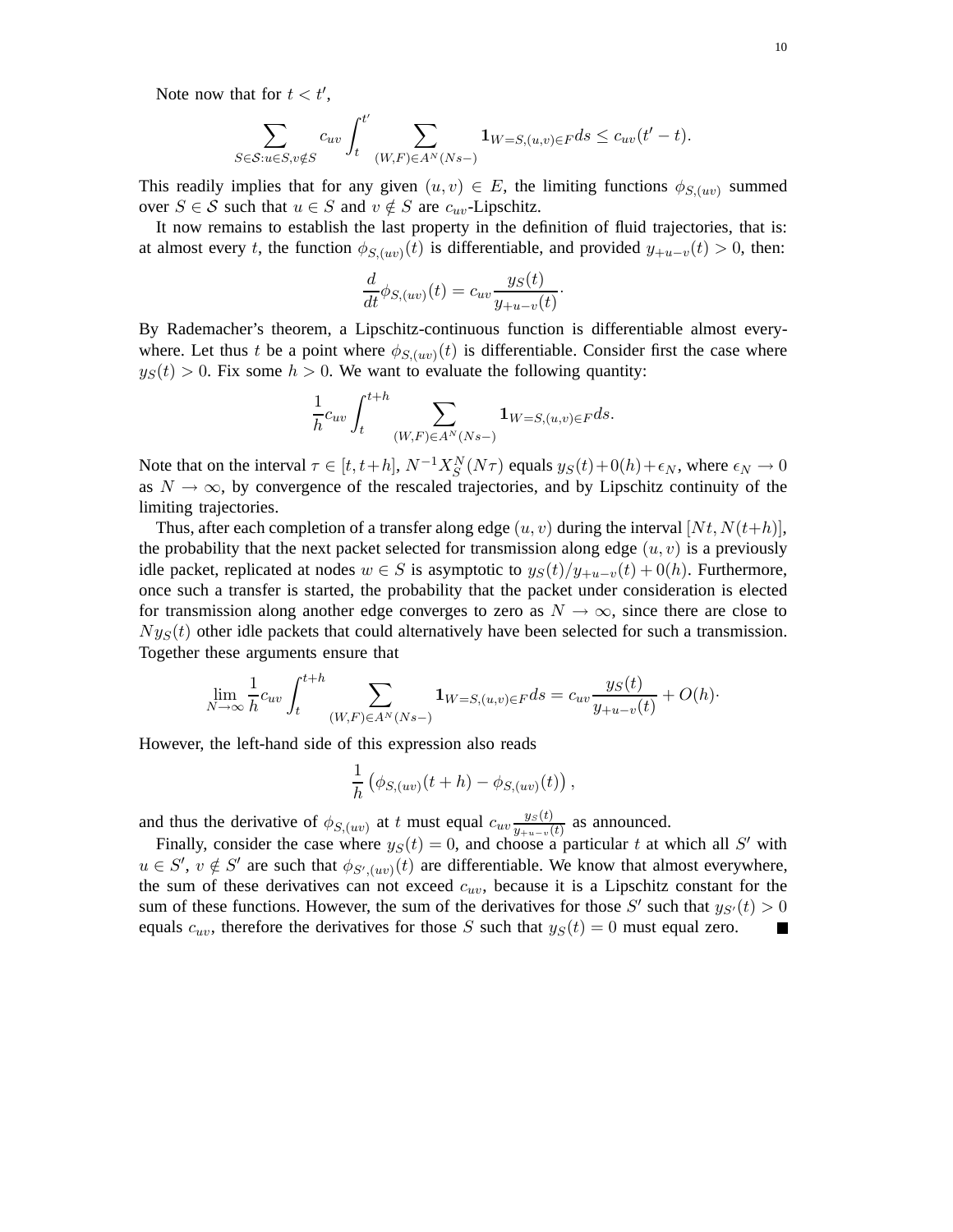## *B. Fluid dynamics: stability*

In the present section, we establish that any fluid trajectories as per Definition 1 satisfy a suitable stability property:

*Theorem 3:* Assume that Condition (2) holds. Let  $(y_S)_{S \in \mathcal{S}}$  denote fluid trajectories as per Definition 1. For all  $S \subset V$ , define:

$$
y_{\subseteq S} = \sum_{S' \in \mathcal{S}, S' \subseteq S} y_{S'}.
$$

Then there exist positive parameters  $\beta_1, \dots, \beta_{|V|-1}$ , and  $\epsilon > 0$  such that the function

$$
L(\{y_S\}_{S\in\mathcal{S}}):=\sup_{S\subset V}\beta_{|S|}y_{\subseteq S}
$$

verifies:

$$
L(y(t)) \le \max(0, L(y(0)) - \epsilon t). \tag{14}
$$

Denote by K the total number of nodes, that is  $K = |V|$ . The proof will rely on the following lemma:

*Lemma 3:* Let  $\alpha > 0$  be fixed. For given  $\delta$ ,  $A > 0$ , define:

$$
\epsilon_{K-1} = \delta;
$$
  
\n
$$
\epsilon_{K-1-i} = \delta A (1 + A)^{i-1}, \qquad i = 1..., K-2,
$$
  
\n
$$
\beta_{K-1} = 1;
$$
  
\n
$$
\beta_{K-i} = \prod_{j=K-i+1}^{K-1} \left( \frac{1}{1-\epsilon_j} \right), \quad i = 2,..., K-1.
$$
\n(15)

Then A and  $\delta$  can be chosen so that the following properties hold for any  $(y_S)_{S \in \mathcal{S}} \in \mathbb{R}^{\mathcal{S}}_+$ ,  $(y_S)_{S \in \mathcal{S}} \neq 0$ . For all  $S \subset V$ , all  $u \in S$ ,  $v \notin S$ :

$$
y_{+u-v} < \epsilon_{|S|} y_{\subseteq S} \Rightarrow \beta_{|S|-1} y_{\subseteq S \setminus \{u\}} > \beta_{|S|} y_{\subseteq S}.\tag{16}
$$

Moreover for all  $S \subset V$  such that, for all  $u \in S$ , all  $v \notin S$ ,  $y_{+u-v} \ge \epsilon_{|S|}y_{\subset S}$ , assuming there exist  $u \in S$  and  $v \notin S$  such that for some  $S' \nsubseteq S$ :  $u \in S'$ ,  $v \notin S'$  and  $y_{S'} > \alpha y_{+u-v}$ , then it holds that:

$$
\beta_{|S \cup S'|} y_{\subseteq S \cup S'} > \beta_{|S|} y_{\subseteq S}.\tag{17}
$$

*Proof:* (of Lemma 3) Let us first establish sufficient conditions on the parameters  $\epsilon_i$ ,  $\beta_i$ for the conclusions of the Lemma to hold. Consider the first requirement (16), and let thus S be such that for some  $u \in S$  and  $v \notin S$ , one has

$$
y_{+u-v}<\epsilon_{|S|}y_{\subseteq S}.
$$

Write now:

$$
y_{\subseteq S} = y_{\subseteq S\setminus\{u\}} + \sum_{S' \in S: u \in S', S' \subseteq S} y_{S'}\leq y_{\subseteq S\setminus\{u\}} + y_{+u-v}< y_{\subseteq S\setminus\{u\}} + \epsilon_{|S|} y_{\subseteq S}.
$$

It thus follows that

$$
y_{\subseteq S\setminus\{u\}} > (1 - \epsilon_{|S|})y_{\subseteq S}.
$$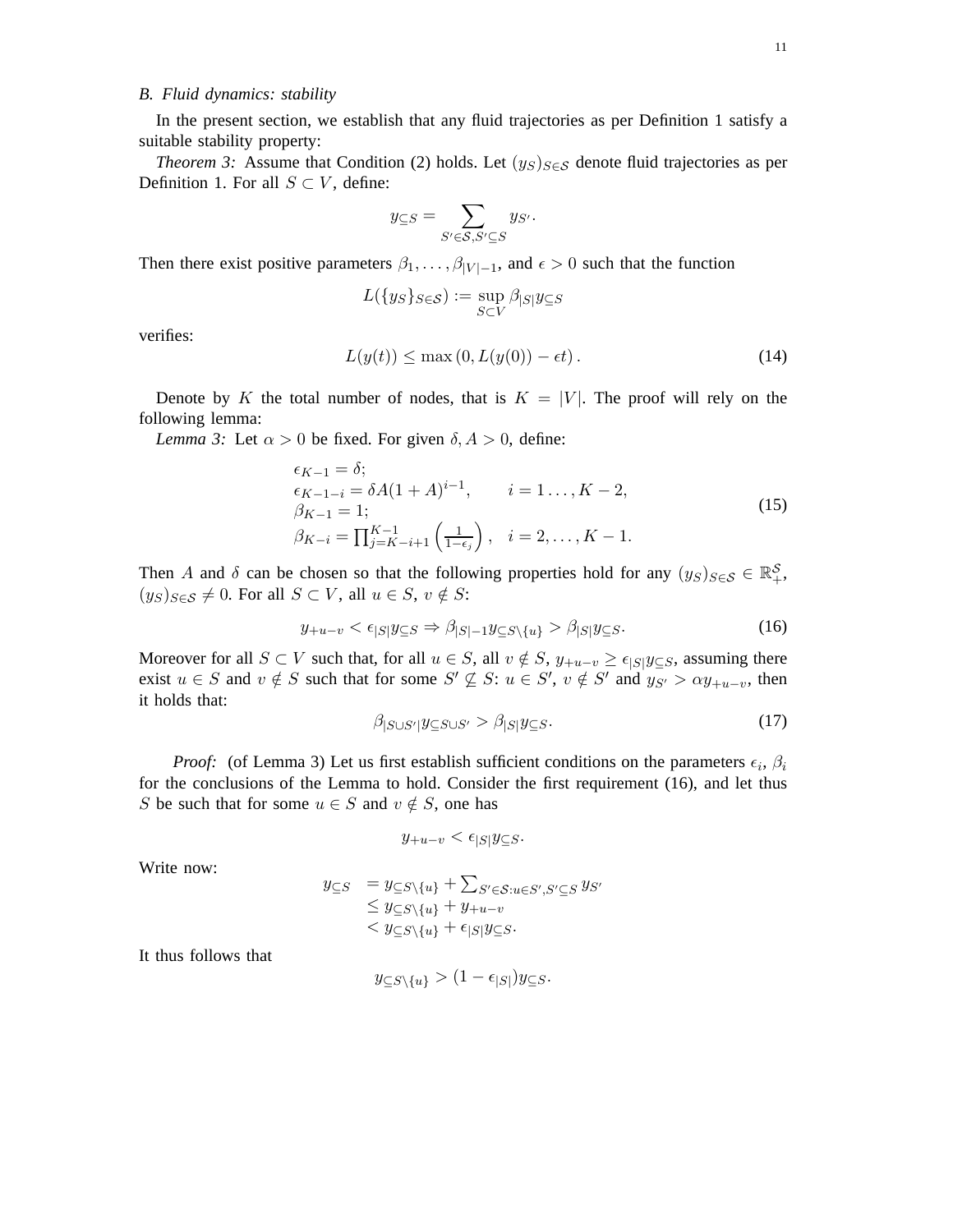Thus the desired conclusion (16) will follow provided:

$$
\beta_{i-1}(1-\epsilon_i) \ge \beta_i, \quad i=2,\ldots,K-1. \tag{18}
$$

Clearly, this condition will be satisfied with the particular choice of coefficients  $\beta_i$  as in (15), provided the  $\epsilon_i$  lie in the interval  $(0, 1)$ , which will be ensured by taking  $\delta > 0$  sufficiently small.

Let us now turn to Condition (17). Let thus  $S \subset V$  be such that for all  $u \in S$  and  $v \notin S$ ,  $\epsilon_{|S|}y_{\subseteq S} \leq y_{+u-v}$ . Assume moreover the existence of  $u \in S$ ,  $v \notin S$ , and  $S' \nsubseteq S$  such that  $u \in S'$ ,  $v \notin S'$ , and satisfying in addition:

$$
y_{S'} > \alpha y_{+u-v}.
$$

Then necessarily, one has:

$$
y_{S'} > \alpha \epsilon_{|S|} y_{\subseteq S}.
$$

The left-hand side of Condition (17) then verifies:

$$
\beta_{|S \cup S'|} y_{\subseteq S \cup S'} \geq \beta_{|S \cup S'|} (y_{S'} + y_{\subseteq S})
$$
  
> 
$$
\beta_{|S \cup S'|} (1 + \alpha \epsilon_{|S|}) y_{\subseteq S}.
$$

Therefore, (17) will hold provided

$$
\beta_{|S\cup S'|}(1+\alpha\epsilon_{|S|}) \ge \beta_{|S|}.
$$

For sufficiently small  $\delta > 0$ , the coefficients  $\epsilon_i$  as in (15) will be strictly less than 1, and hence the coefficients  $\beta_i$  as in (15) will be decreasing with i. Thus, the above condition will be satisfied provided:

$$
\beta_{K-1}(1+\alpha\epsilon_i) \ge \beta_i, \quad i=1,\ldots,K-2. \tag{19}
$$

For  $i = K - 2$ , this condition reads  $1 + \alpha \epsilon_{K-2} \ge 1/(1 - \epsilon_{K-1})$ . Recalling from (15) that  $\epsilon_{K-1} = \delta$ , the right-hand side reads  $1 + \delta + o(\delta)$ , while the left-hand side reads  $1 + \alpha \delta A$ . Thus, this particular condition is met provided  $A\alpha > 1$ , and  $\delta > 0$  is small enough.

Let us now consider  $i \in \{1, \ldots, K-3\}$ . Note that the right-hand side of (19) is equivalent to, for small  $\delta > 0$ :

$$
\beta_i = \prod_{j=i+1}^{K-1} \left( \frac{1}{1-\epsilon_j} \right)
$$
  
= 1 +  $\sum_{j=i+1}^{K-1} \epsilon_j + o(\delta)$   
= 1 +  $\delta + \sum_{j=i+1}^{K-2} \delta A (1 + A)^{K-2-j} + o(\delta)$   
= 1 +  $\delta + \delta A \sum_{j=0}^{K-3-i} (1 + A)^j + o(\delta)$   
= 1 +  $\delta + \delta A \frac{(1+A)^{K-3-i+1}-1}{A} + o(\delta)$   
= 1 +  $\delta (1 + A)^{K-2-i} + o(\delta)$ .

On the other hand, the left-hand side of (19) equals  $1 + \alpha \delta A (1 + A)^{K-2-j}$ . Thus, provided  $\alpha A > 1$ , and  $\delta > 0$  is small enough, the announced properties hold. Е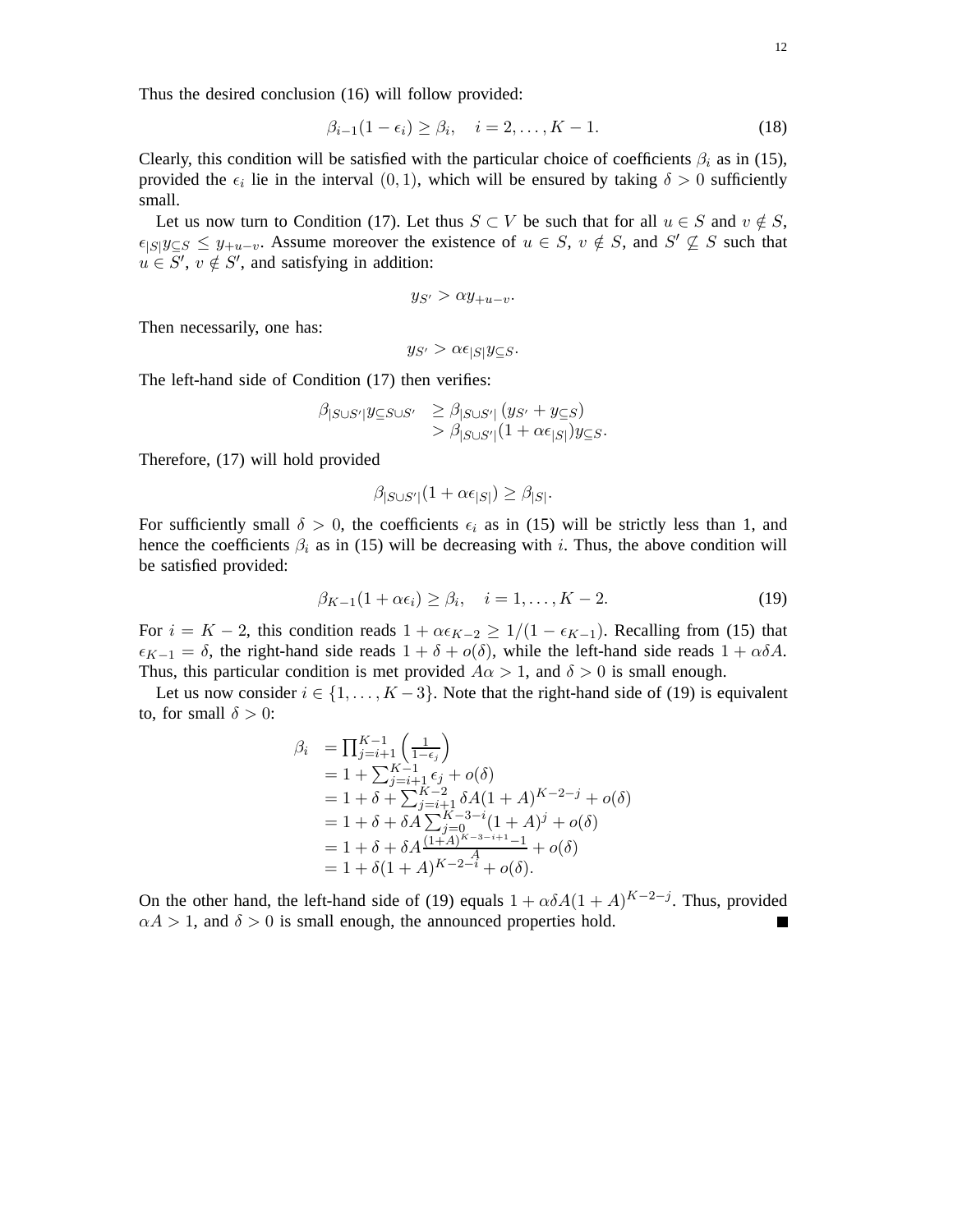$$
y_{+u-v} \ge \epsilon_{|S^*|} y_{\subseteq S^*} > 0,
$$

for otherwise optimality of the set  $S^*$  would be contradicted by Condition (16). In addition, for all  $u \in S^*$ ,  $v \notin S^*$ , and all  $S' \nsubseteq S^*$  such that  $u \in S'$ ,  $v \notin S'$ , necessarily  $y_{S'} \leq \alpha y_{+u-v}$ , for otherwise optimality of  $S^*$  would be contradicted by (17).

One thus has the following evaluation:

$$
\frac{d}{dt}y \subseteq S^* \quad = \sum_{S \subseteq S^*} \frac{d}{dt}y_S
$$
\n
$$
= \lambda - \sum_{u \in S^*, v \notin S^*} \sum_{S \subseteq S^*, u \in S} \frac{d}{dt} \phi_{S,(uv)}
$$
\n
$$
= \lambda - \sum_{u \in S^*, v \notin S^*} c_{uv} \left[1 - \sum_{S' \subseteq S^*, u \in S', v \notin S'} \frac{y_{S'}}{y_{+u-v}}\right]
$$
\n
$$
\leq \lambda - \sum_{u \in S^*, v \notin S^*} c_{uv} + \sum_{u \in S^*, v \notin S^*} c_{uv} \sum_{S' \subseteq S^*, u \in S', v \notin S'} \alpha
$$
\n
$$
\leq \lambda - \sum_{u \in S^*, v \notin S^*} c_{uv} + \max_{e \in E} c_e |E| 2^K \alpha.
$$

In the above, we have used the expression (7) for the derivative of the functions  $\phi_{S,e}$ , and the bound of  $\alpha$  on the ratio  $y_{S'}/y_{+u-v}$  previously established.

Furthermore, the conditions (18) and (19) used in the proof of Lemma 3 can be shown to imply the following. For a set S such that  $\beta_{|S|}y_{\subseteq S} \ge (1-r)\beta_{|S^*|}y_{\subseteq S^*}$ , where  $r > 0$  is some small positive constant, necessarily for all  $u \in S$ ,  $v \notin S$ ,

$$
y_{+u-v} \ge \left(1 - \frac{1 - \epsilon_{|S|}}{1 - r}\right) y_{\subseteq S}.
$$

In addition, for  $u \in S$ ,  $v \notin S$  and  $S' \nsubseteq S$  such that  $u \in S'$ ,  $v \notin S'$ , then one has:

$$
y_{S'} \le \left(\frac{1+\alpha\epsilon_{|S|}}{1-r} - 1\right) \frac{1}{1 - \frac{1-\epsilon_{|S|}}{1-r}} y_{+u-v} = (\alpha + O(r)) y_{+u-v}.
$$

Thus, for such  $S$ , one has the similar evaluation

$$
\frac{d}{dt}y_{\subseteq S} \le \lambda - \sum_{u \in S, v \notin S} c_{uv} + \max_{e \in E} c_e |E| 2^K \alpha \left( 1 + O(r) \right). \tag{20}
$$

Note that the choice of  $\alpha > 0$  in Lemma 3 was arbitrary. For definiteness, set

$$
\alpha = \frac{1}{2} \frac{\min_{S \subset V} \sum_{u \in S, v \notin S} c_{uv} - \lambda}{|E| 2^K \max_{e \in E} c_e}
$$

This is positive, under the stability condition (2). Then from the above evaluation (20), it follows that necessarily, almost everywhere the Lipschitz continuous function  $L(y(t))$  must satisfy:

$$
\frac{d}{dt}L(y(t)) \le -\epsilon \mathbf{1}_{y(t)\neq 0},
$$

where

$$
\epsilon := \frac{1}{2} \left( \min_{S \subset V} \sum_{u \in S, v \notin S} c_{uv} - \lambda \right).
$$

The result of Theorem 3 follows.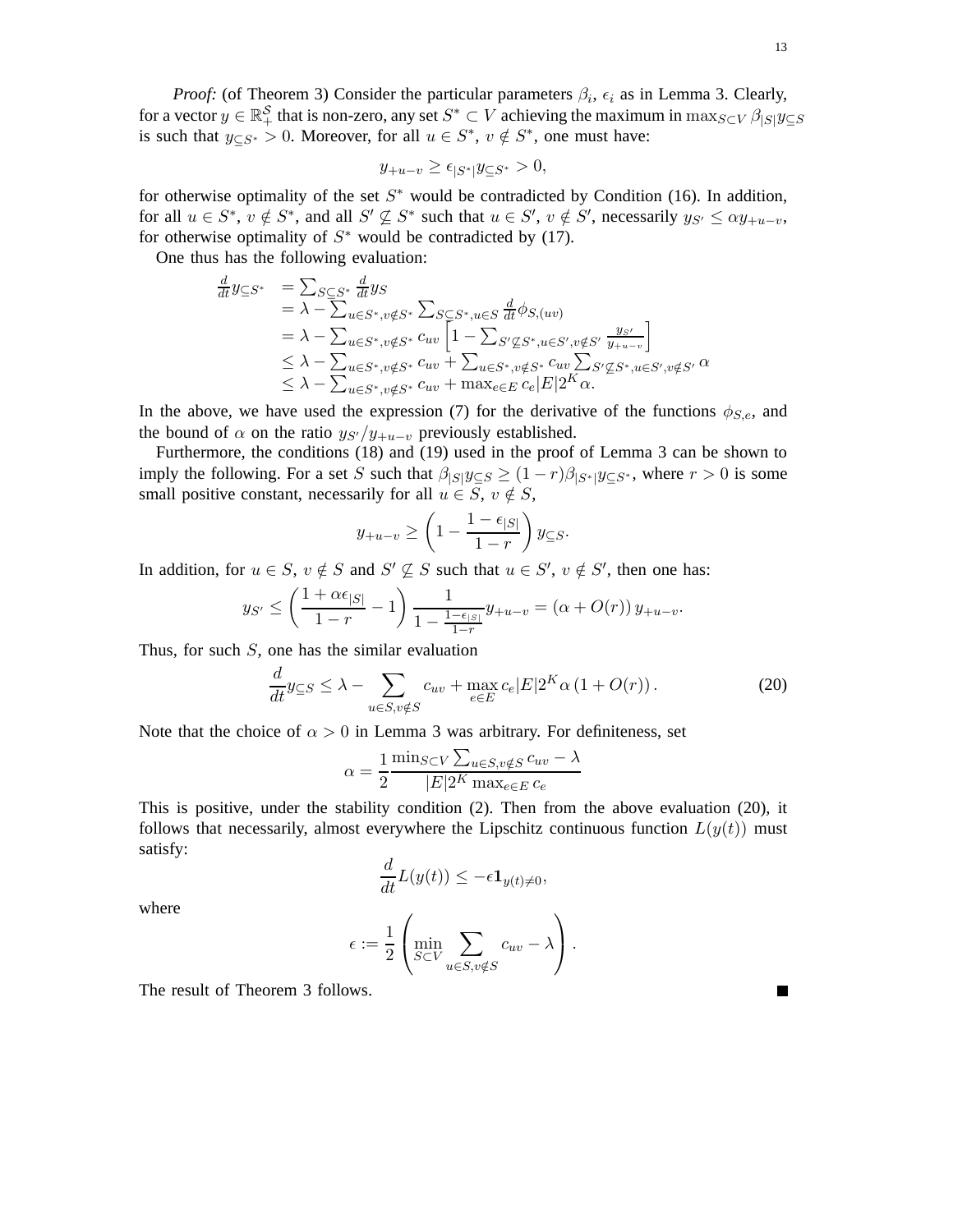## *C. Proof of Theorem 1*

The proof of Theorem 1 will require to combine Theorems 2, 3 and the following ergodicity criterion, which is a direct consequence of Theorem 8.13, p.224 in Robert [9]:

*Theorem 4:* Let  $Z(t)$  be a Markov jump process on a countable state space  $Z$ . Assume there exists a function  $L : \mathcal{Z} \to \mathbb{R}_+$  and constants  $M, \epsilon, \tau > 0$  such that for all  $z \in \mathcal{Z}$ :

$$
L(z) > M \Rightarrow \frac{1}{L(z)} \mathbf{E}_z L\left(Z(L(z)\tau)\right) \le 1 - \epsilon.
$$
 (21)

If in addition the set  $\{z : L(z) \leq M\}$  is finite, and  $\mathbf{E}_z L(Z(1)) < +\infty$  for all  $z \in \mathcal{Z}$ , then the process  $Z(t)$  is ergodic.

Let us show how this result applies in the present context. Here we have  $Z(t) = (X(t), A(t))$ , and our candidate Lyapunov function takes as argument the  $X$ -component only, and reads

$$
L(Z) = \sup_{S \subset V} \beta_{|S|} X_{\subseteq S}.
$$

Let us set  $\tau = 1$ , where  $\epsilon$  is as in Theorem 3, and establish that (21) holds by contradiction. Assuming it fails, there must exist a sequence of initial conditions  $Z^N(0)$  such that  $L(Z^N(0)) \to \infty$ , and such that

$$
\lim_{N \to \infty} \frac{1}{L(Z^N(0))} \mathbf{E} L\left(Z^N(L(Z^N(0))\tau)\right) > 1 - \epsilon. \tag{22}
$$

However, by Theorem 1, any accumulation point of the sequence

$$
\frac{1}{L(Z^N(0))}X^N(L(Z^N(0))\tau)
$$

must be equal to  $y(\tau)$  for some fluid trajectory y issued from an initial condition  $y(0)$  such that  $L(y(0)) = 1$ . Furthermore, this family of random vectors is uniformly integrable: indeed, writing

$$
\frac{1}{L(Z^N(0))} X_S^N(L(Z^N(0))\tau) \le \frac{X_S^N(0)}{\beta_{|S|} X_S^N(0)} + \frac{1}{L(Z^N(0))} \sum_{e \in E} P_e(L(Z^N(0))c_e\tau),
$$

where the  $P_e$  are the Poisson processes previously introduced, uniform integrability can be readily checked. Since the function  $L$  grows not faster than linearly, the family of random variables

$$
\frac{1}{L(Z^N(0))}L(X^N(L(Z^N(0))\tau))
$$

is also uniformly integrable. Since the function  $L$  is continuous, accumulation points of this sequence must be of the form  $L(y(\tau))$ , for some fluid trajectory y issued from an initial condition  $y(0)$  such that  $y(0) = 1$ . By Theorem 3, all such accumulation points are less than, or equal to  $1 - \epsilon$ . This together with uniform integrability ensures that

$$
\limsup_{N \to \infty} \frac{1}{L(Z^N(0))} \mathbf{E} L\left(Z^N(L(Z^N(0))\tau)\right) \le 1 - \epsilon,
$$

which contradicts (22). The proof is concluded by verifying the other assumptions of Theorem 4, i.e. that  $\{z : L(z) \leq M\}$  is finite for sufficiently large M. This holds trivially, because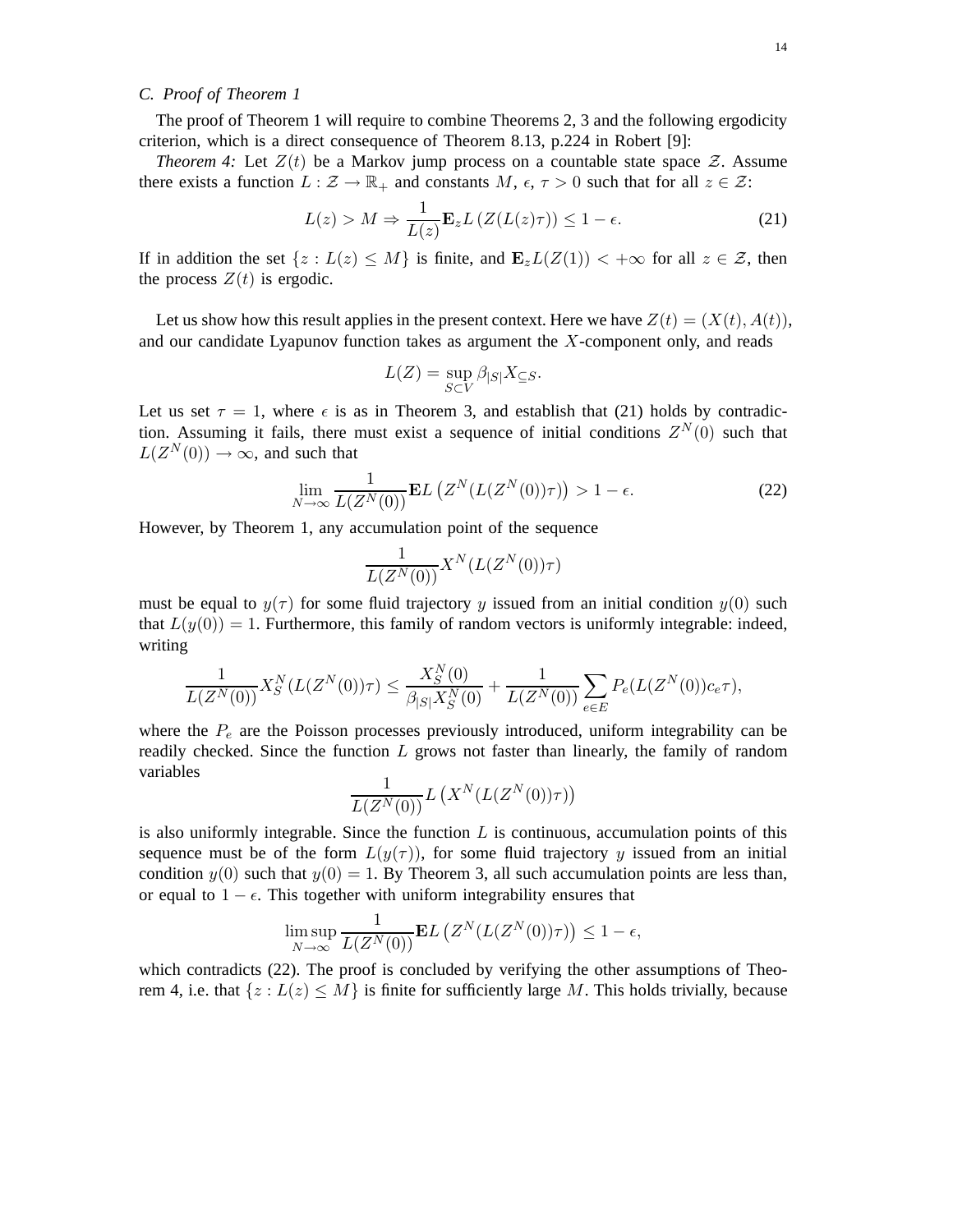for any X-component the number of potential A-components is bounded (say by  $|E|$  times the number of subgraphs of  $G$ ).

Finally, one must check that  $\mathbf{E}_z L(Z(1)) < +\infty$  for all z; this is easily verified, once more by bounding  $X_S(1)$  by its initial value plus increments of Poisson processes.

## IV. NODE-CAPACITATED NETWORKS

#### *A. Model and Algorithm*

**Neighbour selection**: Here, the system is also described by a a graph  $G = (V, E)$ . However, the capacities are now associated with nodes rather than with edges. We shall denote by  $c_u$ the capacity of node  $u$ , and assume that each node devotes its capacity to one of its "most" deprived neighbours". By this, the following is meant. For each of its neighbours  $v$ , node  $u$ evaluates the number  $Z_{+u-v}$  of packets that it could usefully forward to node v. Using the same notation as before, this reads:

$$
Z_{+u-v} = X_{+u-v} + X_{+u-v}^a.
$$

It then elects one neighbour v for which the corresponding quantity  $Z_{+u-v}$  is maximal. Ties can be broken either at random, or in a systematic manner. Once the target neighbour  $v$  is chosen, then one of the  $Z_{+u-v}$  packets held by u and useful to v is chosen, and forwarded from u to v, at rate  $c_u$ .

**Packet selection**: We now describe how packets are elected for transmission once a node's capacity becomes available. For non-source nodes  $u$ , who have chosen to transmit to some most deprived neighbour  $v$ , then the packet to be transmitted is selected at random among all the possible  $Z_{+u-v}$  possible choices.

For the source node s, having chosen to transmit to some most deprived neighbour  $v$ , the following strategy is used: if the source has a packet that it has not sent to anyone before (a *fresh* packet), that is if  $X_{\{s\}} > 0$ , then one such fresh packet is forwarded to node v; if no such fresh packet is available, then the packet to be forwarded is selected uniformly at random from the  $Z_{+s-v}$  possible choices.

As in the edge capacitated case, the state space consists in the collection of variables  $X<sub>S</sub>$ , for all  $S \in \mathcal{S}$ , and the collection of active packet states  $A = ((W_1, F_1), \ldots, (W_m, F_m))$ . The constraints on these active packet states are different though: we now assume that each node forwards a packet to only one of its neighbours at a given time. Thus for each node  $u$ , there is at most one edge  $(u, w)$  appearing in the sets  $F_i$ ,  $i = 1, \ldots, m$ . Otherwise the same constraints apply: for a given active packet  $(W, F)$ , and each edge  $(u, v) \in F$ , necessarily,  $u \in W$  and  $v \notin W$ ; also, there is no other edge  $(u', v)$  pointing towards v in F.

We shall assume that packet transmissions are not preempted, even if a neighbour of some node u becomes more deprived than the neighbour v to which node u is currently transmitting.

As in the edge-capacitated case, we assume Exponentially distributed inter-event timers. Specifically, the time for transmission of a packet from some node  $u$  is exponentially distributed with mean  $1/c_u$ , and fresh packets arrive at the source node s at the instants of a Poisson process with rate  $\lambda$ .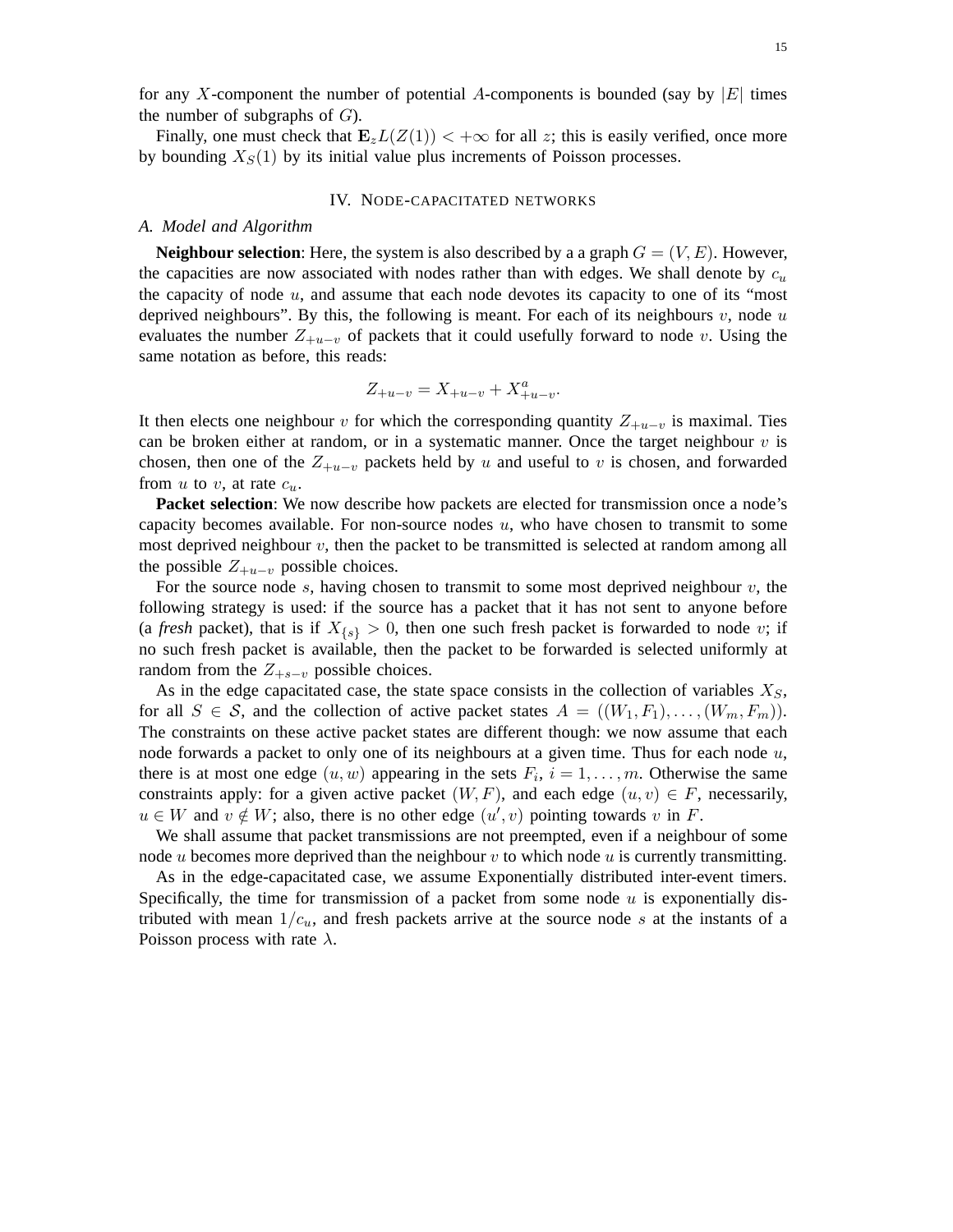## *B. Fluid limits*

We first define the candidate fluid trajectories for the system under consideration:

*Definition 2:* The real-valued, non-negative functions  $(y_S)_{S \in \mathcal{S}}$  are called fluid trajectories of the node-capacitated system if the following properties hold.

For all  $S \in \mathcal{S}$ ,  $u \in S$ ,  $v \notin S$  such that  $(u, v) \in E$ , there exist non-decreasing, Lipschitzcontinuous functions  $\phi_{S,(uv)}$  with Lipschitz constant  $c_u$ , such that Equations (6) hold. Furthermore, using notation

$$
y_{+u-v} := \sum_{S \in \mathcal{S}: u \in S, v \notin S} y_S,
$$

for all  $S \in \mathcal{S}$ ,  $u \in S$ , the functions  $\{\phi_{S,(uv)}\}_{v \notin S,(uv) \in E}$  are differentiable at almost every t, and if  $\sum_{v:(u,v)\in E} y_{+u-v}(t) > 0$ , their derivatives satisfy:

$$
\frac{d}{dt}\phi_{S,(uv)}(t) = 0 \text{ if } y_{+u-v}(t) < \max_{v':(u,v') \in E} \left( y_{+u-v'}(t) \right),\tag{23}
$$

$$
\sum_{v:(uv)\in E} \sum_{S:u\in S,v\notin S} \frac{d}{dt} \phi_{S,(uv)}(t) = c_u.
$$
 (24)

If  $u \neq s$ , that is for a non-source node, one also has, for all v such that  $(uv) \in E$  and assuming the condition

$$
\sum_{S: u \in S, v \notin S} \frac{d}{dt} \phi_{S,(uv)}(t) > 0
$$

holds, the following equation:

$$
\forall S/u \in S, v \notin S, \frac{d}{dt} \phi_{S,(uv)}(t) = \frac{y_S(t)}{\sum_{S': u \in S', v \notin S'} y_{S'}(t)} \sum_{S': u \in S', v \notin S'} \frac{d}{dt} \phi_{S',(uv)}(t). \tag{25}
$$

For the source node s, one has the following:

$$
y_{\{s\}} > 0 \Rightarrow \sum_{v \neq s} \frac{d}{dt} \phi_{\{s\},(sv)}(t) = c_s.
$$
 (26)

In the case where  $y_{\{s\}} = 0$ , one then has for all v such that  $(sv) \in E$ , assuming the condition

$$
\sum_{S \in \mathcal{S}: S \neq \{s\}, v \notin S} \frac{d}{dt} \phi_{S,(sv)}(t) > 0
$$

holds, the following:

$$
\forall S \in \mathcal{S}/S \neq \{s\}, v \notin S: \frac{d}{dt} \phi_{S,(sv)}(t) = \frac{y_S(t)}{\sum_{S' \in \mathcal{S}: S' \neq \{s\}, v \notin S'} y_{S'}(t)} \sum_{S' \in \mathcal{S}: S' \neq \{s\}, v \notin S'} \frac{d}{dt} \phi_{S',(sv)}(t) \cdot (27)
$$
\n
$$
\diamondsuit
$$

We now establish the following

*Theorem 5:* The statement of Theorem 2 holds true with  $(X^N(t), A^N(t))$  denoting the state of the process corresponding to the node-capacitated system, and with  $S(x)$  denoting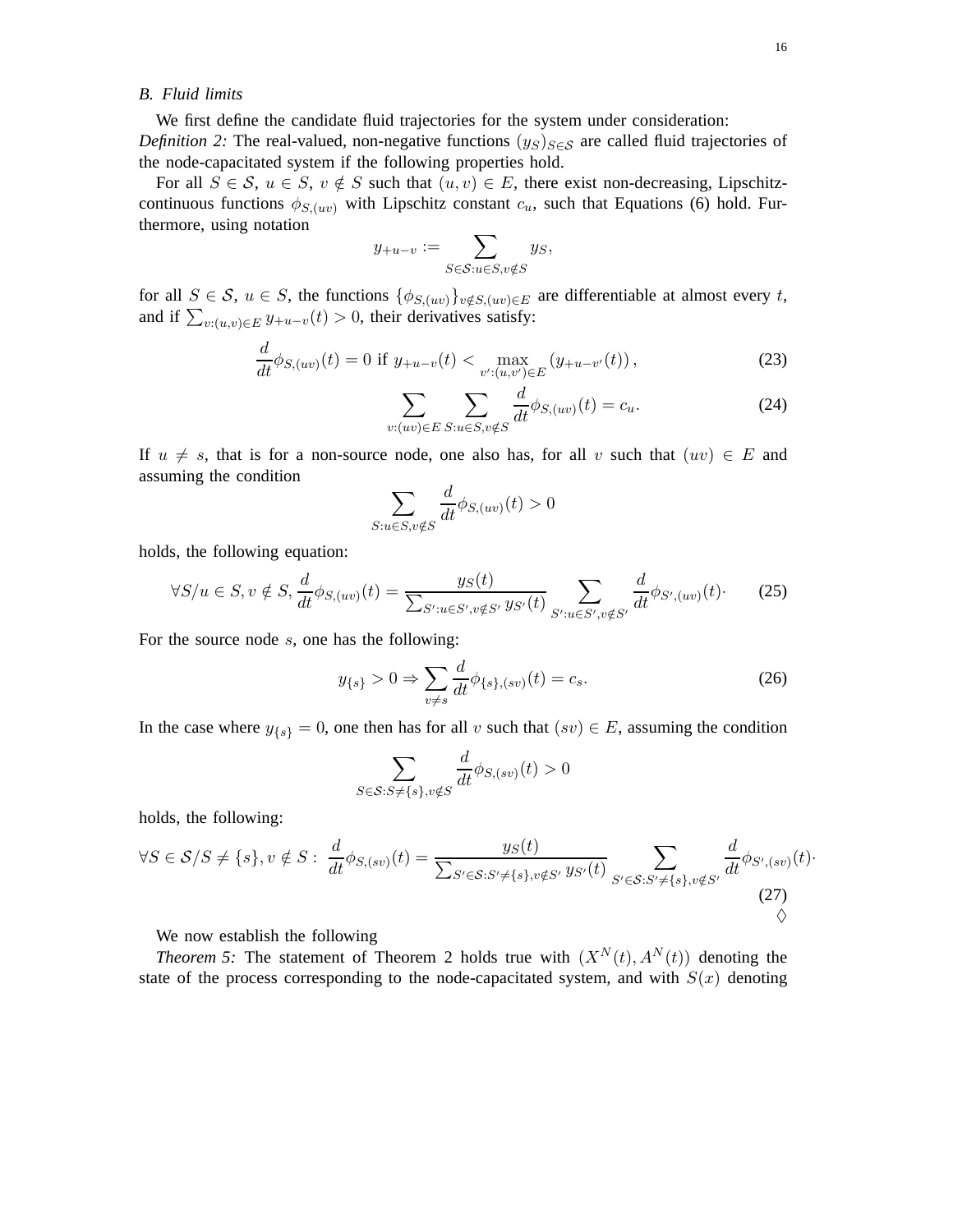the set of fluid trajectories defined in Definition 2. That is, rescaled trajectories converge in probability to the set of fluid trajectories.

*Proof:* Introduce the functions

$$
\Phi_{S,(uv)}^N(t) := P_u \left( c_u \int_0^t \sum_{(W,F) \in A^N(s-)} \mathbf{1}_{W=S,(u,v) \in F} ds \right),
$$

where  $P_u$  are independent, unit rate Poisson processes. The existence of functions  $\phi_{S,(uv)}$ that are non-increasing and Lipschitz continuous with Lipschitz constant  $c<sub>u</sub>$ , and such that for functions  $y_S$  given by (6), the claimed convergence in probability holds, is established exactly as in the proof of Theorem 2, and hence the detailed argument is omitted.

It only remains to establish properties (23–27) of the derivatives  $\frac{d}{dt}\phi_{S,(uv)}(t)$ . Fix thus  $h > 0$ , and consider the quantity

$$
\frac{1}{h}\left(\frac{1}{N}\Phi_{S,(uv)}^{N}(N(t+h)) - \frac{1}{N}\Phi_{S,(uv)}^{N}(Nt)\right).
$$
\n(28)

Assume that the node  $u$  is such that the limiting processes  $(y)$  satisfy

$$
\sum_{v' \neq u} y_{+u-v'}(t) > 0.
$$
\n(29)

Then, provided  $y_{+u-v}(t) < \max_{v' \neq v} y_{+u-v}(t)$ , by Lipschitz continuity of the limiting trajectories, the same inequality holds throughout the interval  $[t, t + h]$ . Thus, by convergence of the rescaled trajectories to the fluid limits, for large enough  $N$ , neighbour  $v$  is never selected for transmission by node u over the whole interval  $[N_t, N(t+h)]$ . It then follows that the term (28) converges to 0 as  $N \to \infty$ . This establishes (23).

Note next that, when  $(29)$  holds, for large enough N one has the following equality:

$$
\sum_{v \neq u, S \in S: u \in S, v \notin S} \frac{1}{h} \left( \frac{1}{N} \Phi_{S,(uv)}^N(N(t+h)) - \frac{1}{N} \Phi_{S,(uv)}^N(Nt) \right) = \frac{1}{N} \left( P_u(N(t+h)) - P_u(Nt) \right).
$$

This is because node  $u$ 's capacity is always used when there are packets that node  $u$  can usefully transmit. This identity guarantees that

$$
\lim_{N \to \infty} \sum_{v \neq u, S \in \mathcal{S}: u \in S, v \notin S} \frac{1}{h} \left( \frac{1}{N} \Phi_{S,(uv)}^N (N(t+h)) - \frac{1}{N} \Phi_{S,(uv)}^N (Nt) \right) = c_u,
$$

from which (24) follows.

Assume now that for non-source node  $u$ , node  $v$  is such that

$$
\sum_{S: u \in S, v \notin S} \frac{d}{dt} \phi_{S,(uv)}(t) > 0.
$$

Then for all S such that  $u \in S$ ,  $v \notin S$ , of all the instants during the interval  $[Nt, N(t+h)]$ at which node u chooses to send a packet to node v, a fraction  $y_S(t)/y_{+u-v}(t) + o(h)$  +  $0(1/N)$  of these choices is towards an idle packet previously replicated at all nodes in S.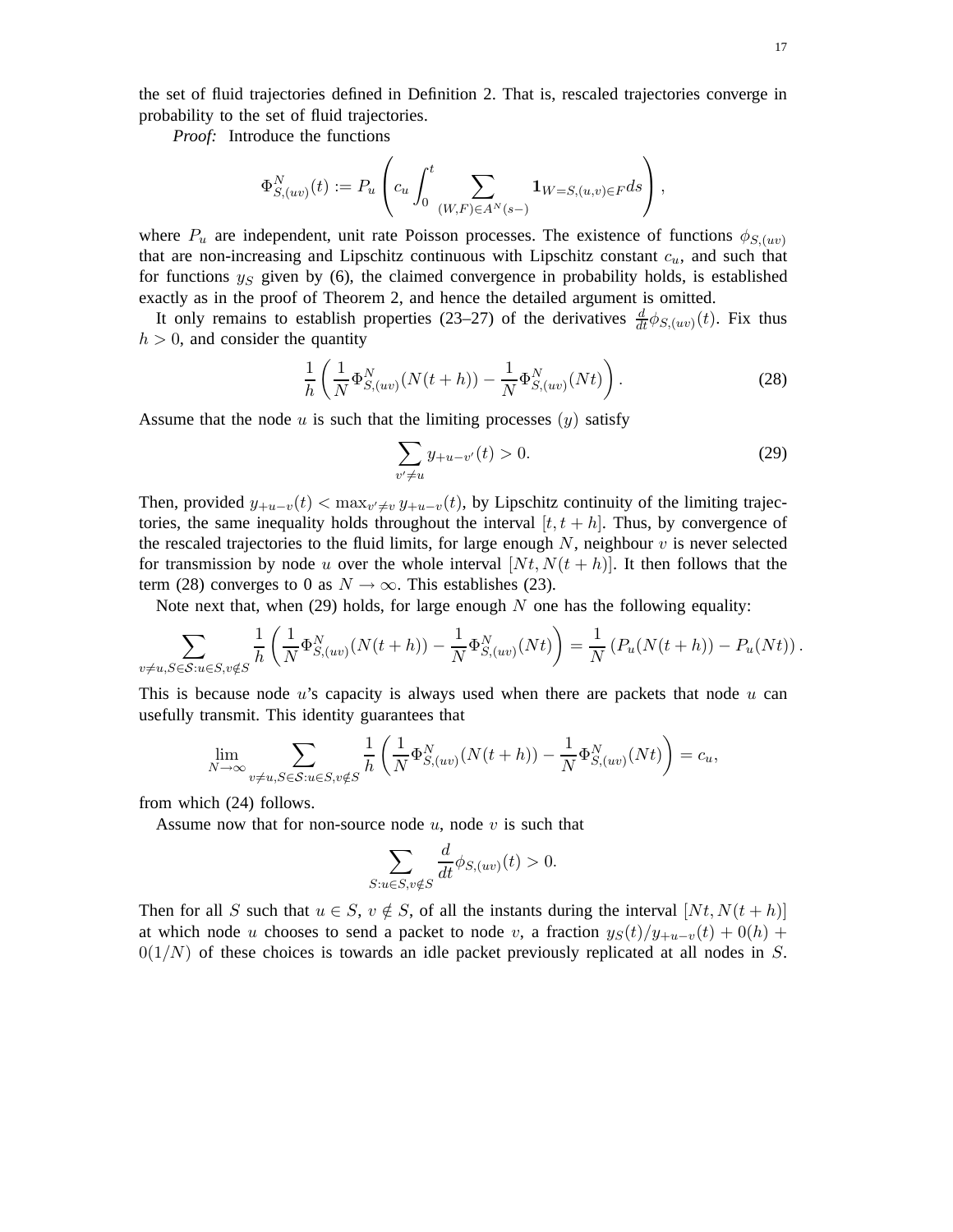Furthermore, once transfer of such previously idle packets has started, such a packet is elected for transmission by some other node with probability  $0(1/N)$ . This thus shows that

$$
\lim_{N \to \infty} \frac{1}{N} \left[ \Phi_{S,(uv)}^N(N(t+h)) - \Phi_{S,(uv)}^N(Nt) \right] = \left( \frac{y_S(t)}{y_{+u-v}(t)} + 0(h) \right) \times \cdots \times \sum_{S':u \in S',v \notin S'} \left[ \phi_{S',(uv)}(t+h) - \phi_{S',(uv)}(t) \right].
$$

Dividing by h and letting h tend to zero establishes  $(25)$ .

Equation (26) follows by similar arguments, relying on the fact that the source node  $s$ forwards fresh packets, whenever there are some available. Equation (27) is also established by similar arguments, now relying on the fact that the source, when sending non-fresh packets, selects such packets uniformly at random.

# *C. Stability for the complete graph*

The main result we shall establish is in the case of the complete graph, that is all edges  $(u, v)$ ,  $u \neq v$ , are present in E. We then have the following

*Theorem 6:* Assume that the graph  $G = (V, E)$  is complete, and that the injection rate  $\lambda$ verifies:

$$
\lambda < \min\left(c_s, \frac{\sum_{u \in V} c_u}{K - 1}\right),\tag{30}
$$

where  $K = |V|$ . Then the Markov process keeping track of the system state under "random" useful to most deprived neighbour" scheduling strategy is ergodic.

The proof of Theorem 6 parallels exactly that of Theorem 1, relying on a combination of Theorem 4 with Theorem 5 (taking the role played by Theorem 2 in the proof of Theorem 1) and of Theorem 7 below (taking the role played by Theorem 3 in the proof of Theorem 1). We shall not reproduce the whole argument, but shall instead only detail the proof of the following result on stability of fluid trajectories:

*Theorem 7:* For any  $y = (y_S)_{S \in \mathcal{S}} \in \mathbb{R}^{\mathcal{S}}_+$ , define the *workload* function  $w(y)$  as:

$$
w(y) = \sum_{S \in \mathcal{S}} y_S \left( K - |S| \right),\tag{31}
$$

where  $K = |V|$ . Under the assumption (30), when the graph G is complete, any fluid trajectory y as per Definition 2 is such that, for some  $\epsilon > 0$ ,

$$
w(y(t)) \le \max(0, w(y(0)) - \epsilon t). \tag{32}
$$

*Proof:* To establish (32), it suffices to show that, for all fluid trajectory  $y$ , at a point  $t$ where  $y(t)$  is differentiable and  $y(t) \neq 0$ , one has

$$
\frac{d}{dt}w(y(t)) \le -\epsilon.
$$

This is true because the function  $t \to w(y(t))$  is Lipschitz-continuous, which follows from Lipschitz continuity of the individual functions  $t \rightarrow y_S(t)$ .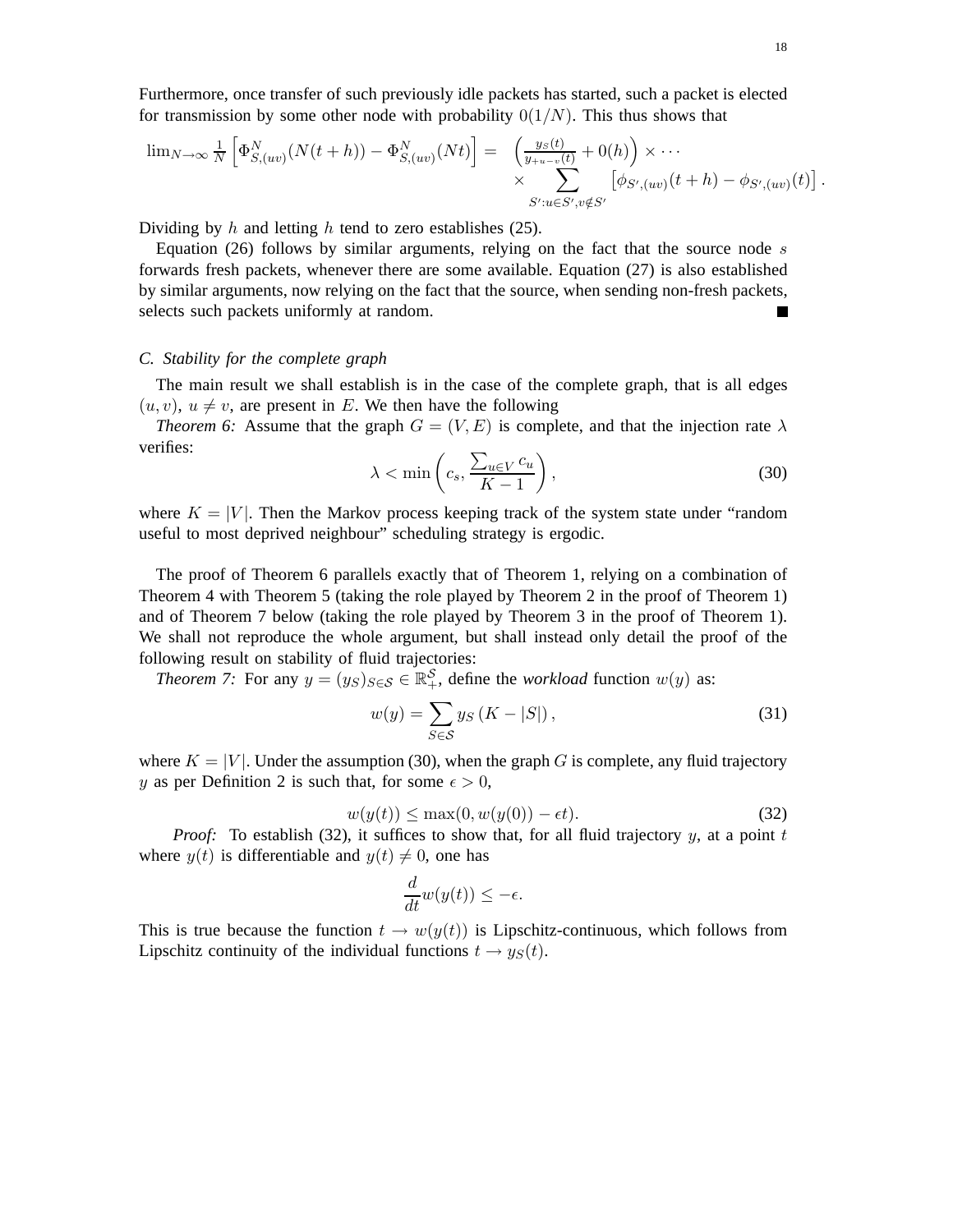We distinguish two cases. First, consider the case where at t, for all  $u \in V$ , one has

$$
\sum_{v \neq u} y_{+u-v}(t) > 0.
$$
\n(33)

Write then, using (6):

$$
\frac{d}{dt}w(y(t)) = \sum_{S \in \mathcal{S}} (K - |S|) \frac{d}{dt} y_S(t)
$$
\n
$$
= \lambda (K - 1) - \sum_{S \in \mathcal{S}} \sum_{u \in S, v \notin S} \frac{d}{dt} \phi_{S,(uv)}(t)
$$
\n
$$
= \lambda (K - 1) - \sum_{u \in V} \sum_{v:(uv) \in E} \sum_{S: u \in S, v \notin S} \frac{d}{dt} \phi_{S,(uv)}(t)
$$
\n
$$
= \lambda (K - 1) - \sum_{u \in V} c_u,
$$

where the last equality follows from  $(24)$ , which is applicable in view of Assumption  $(33)$ . Thus in the present case, under Assumption (30), the time derivative  $(d/dt)w(y(t))$  decreases at a constant speed as desired.

Consider now the case where for a non-empty set  $S^*$ , all  $u \in S^*$  are such that

$$
\sum_{v \neq u} y_{+u-v}(t) = 0.
$$

Equivalently, for all  $S \in \mathcal{S}$  such that  $u \in S$ , one has  $y_S(t) = 0$ . It readily follows that for any node  $u \in V$ , the set of most deprived neighbours consists precisely of those nodes  $v \in S^*$ .

Distinguish now according to whether  $y_{\{s\}}(t) = 0$  or not. In the first case where  $y_{\{s\}}(t) = 0$ , necessarily there must exist  $T \in S$ ,  $T \neq \{s\}$  for which  $y_T(t) > 0$ , by the assumption that  $y(t) \neq 0$ . Note now that, by non-negativity of the function  $t \rightarrow y_{\{s\}}(t)$ , one must necessarily have:

$$
\frac{d}{dt}y_{\{s\}}(t) = 0,\t\t(34)
$$

and by the same argument, for all S such that  $S \cap S^* \neq \emptyset$ , one also has

$$
\frac{d}{dt}y_S(t) = 0.\t\t(35)
$$

On the other hand, it follows from Equation (23) that the left-hand side of (34) also reads

$$
\lambda - \sum_{v \in S^*} \frac{d}{dt} \phi_{\{s\},(sv)}(t) \cdot
$$

It thus follows from (24) that

 $S$ 

$$
\sum_{\epsilon S, S \neq \{s\}} \sum_{v \in S^*} \frac{d}{dt} \phi_{S,(sv)}(t) = c_s - \lambda > 0.
$$

Using (34–35), write then

$$
\frac{d}{dt}w(y(t)) = \sum_{S \in \mathcal{S}: S \neq \{s\}, S \cap S^* = \emptyset} (K - |S|) \frac{d}{dt} y_S(t)
$$
  
\n
$$
= -\sum_{S \in \mathcal{S}: S \neq \{s\}, S \cap S^* = \emptyset} (K - |S|) \sum_{u \in S, v \in S^*} \frac{d}{dt} \phi_{S,(uv)}(t)
$$
  
\n
$$
\leq -\sum_{S \in \mathcal{S}: S \cap S^* = \emptyset} (K - |S|) \sum_{v \in S^*} \frac{d}{dt} \phi_{S,(sv)}(t)
$$
  
\n
$$
= -(c_s - \lambda).
$$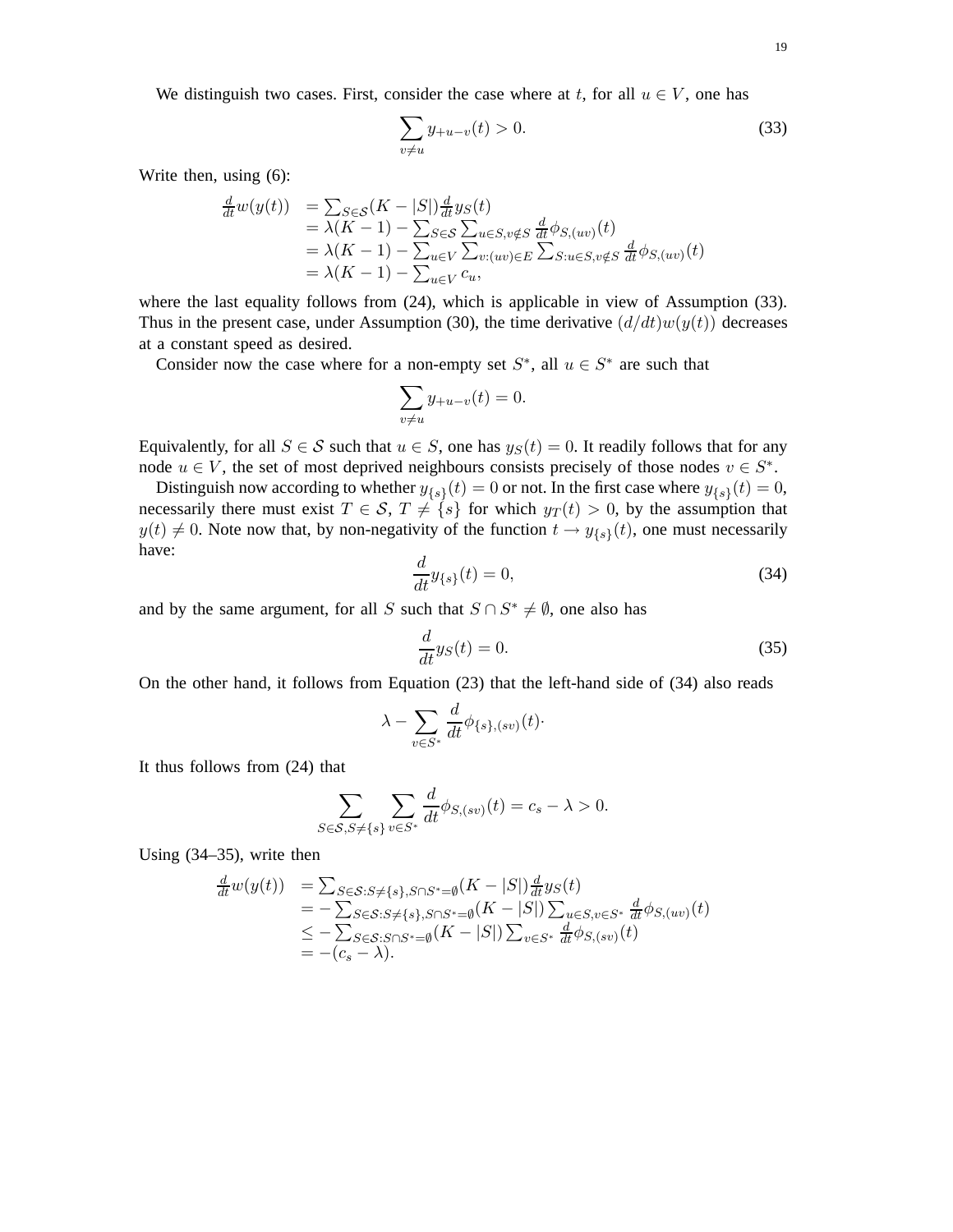In the above, we have used the fact that the most deprived nodes are those in  $S^*$ , and hence by (23), for all S such that  $S \cap S^* = \emptyset$ , all  $u \in S$ ,  $v \in S \setminus \{u\}$ , necessarily

$$
\frac{d}{dt}\phi_{S\setminus\{v\},(uv)}(t)=0,
$$

for the capacity of node  $u$  is fully targeted towards nodes in  $S^*$ .

The last case to consider is when  $y_{\{s\}}(t) > 0$ . Then in view of (26),

$$
\frac{d}{dt}y_{\{s\}}(t) = \lambda - c_s.
$$

This entails that

$$
\frac{d}{dt}w(y(t)) = -(K-1)(c_s - \lambda) + \sum_{S \in \mathcal{S}: S \neq \{s\}, S \cap S^* = \emptyset} (K - |S|) \frac{d}{dt} y_S(t)
$$
  
= -(K-1)(c\_s - \lambda) - \sum\_{S \in \mathcal{S}: S \neq \{s\}, S \cap S^\* = \emptyset} (K - |S|) \sum\_{u \in S, v \in S^\*} \frac{d}{dt} \phi\_{S,(uv)}(t)  
\le - (c\_s - \lambda)(K - 1).

Thus, it follows that (32) holds, with  $\epsilon = \min(c_s - \lambda, \sum_{u \in V} c_u - (K - 1)\lambda)$ .

#### $\blacksquare$

#### V. LIMITED NEIGHBOURHOODS AND MULTIPLE COMMODITIES

We now extend the results of the previous section to limited neighbourhoods and multiple commodities.

#### *A. Limited neighbourhoods*

Given a set V of nodes u with associated capacities  $c_u$ , we assume that each node has at any given time a finite set of neighbours  $\mathcal{N}(u)$ , that it can send to. We adapt the most deprived neighbour selection rule to this context, by requiring that each node  $u$  sends to the most deprived node v from its limited neighbourhood  $\mathcal{N}(u)$ .

In addition, we assume that for any  $v \in V \setminus \{u\}$ , node u contacts node v at the instants of some Poisson process  $S_{uv}$  with intensity  $\sigma_{uv}$ . It then updates its neighbourhood as follows. It first adds  $v$  to it, and then removes a least deprived peer from the resulting set (breaking ties at random). Thus, the neighbourhood is eventually modified, but remains of constant size, say  $d_u$ .

In this context, we have the following:

*Theorem 8:* Consider the most deprived random useful selection mechanism with adaptive neighbourhoods as previously defined. Assume that the sampling rates  $s_{uv}$  and the neighbourhood sizes  $d_u$  are positive. Then the resulting Markov process is ergodic under the condition (30) on the injection rate  $\lambda$ .

*Proof:* The result follows from the fact that the Markov process keeping track of the states of packets, as well as the composition of the dynamic neighbourhoods, admits exactly the same fluid limits as the process with full neighbourhoods considered in the previous section. Ergodicity then follows exactly as in the proof of Theorem 6.

We shall only show that candidate fluid trajectories must satisfy (23); we omit the detailed arguments for the other equations (24-27), since these consist in very similar adaptations of their proofs for the complete graph scenario.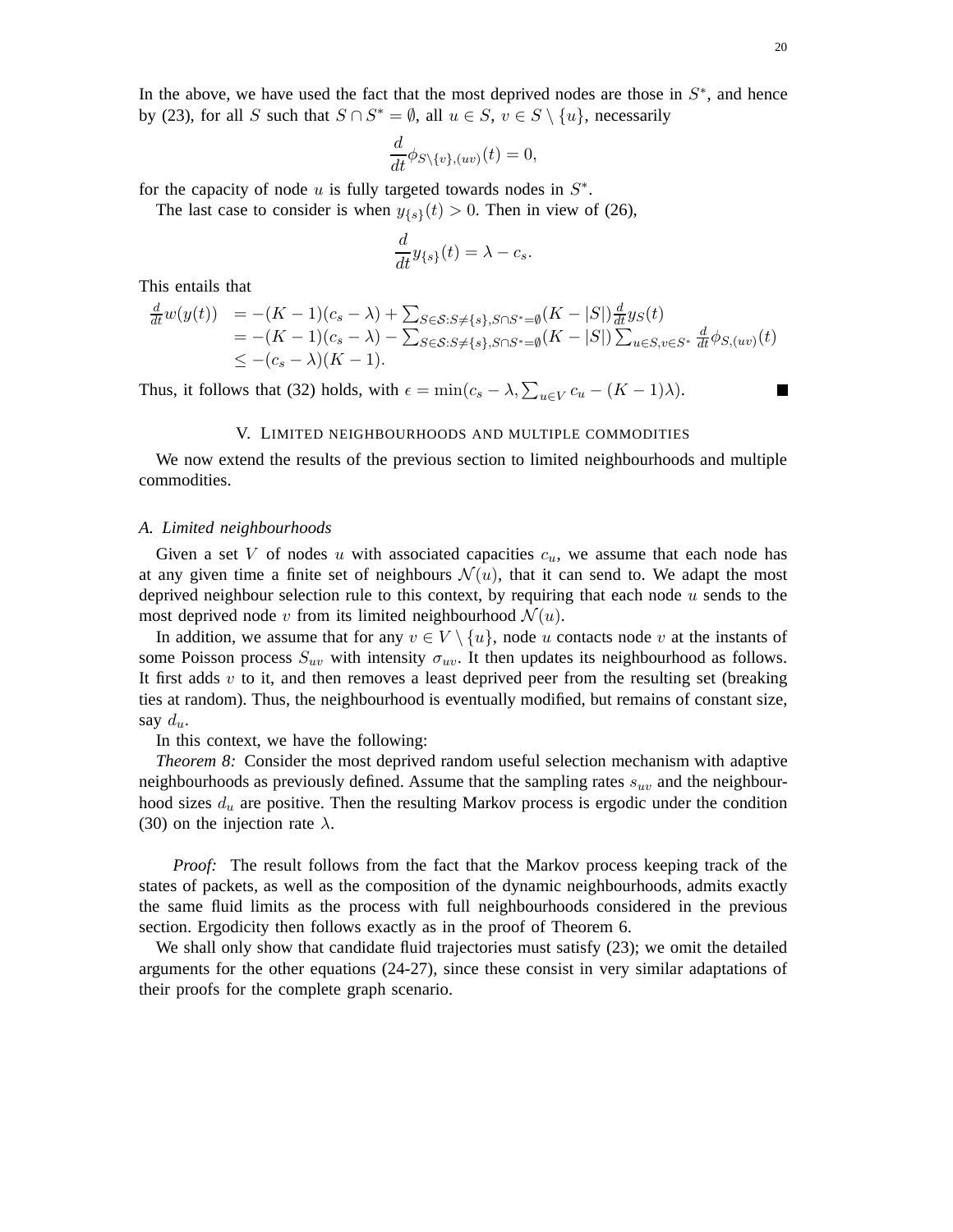For fixed  $h > 0$ , consider the quantity

$$
\frac{1}{h} \left( \frac{1}{N} \Phi_{S,(uv)}^N (N(t+h)) - \frac{1}{N} \Phi_{S,(uv)}^N (Nt) \right).
$$
 (36)

Assume that node  $u$  is such that the limiting processes  $(y)$  satisfy

$$
\sum_{v' \neq u} y_{+u-v'}(y) > 0.
$$

Then, provided  $y_{+u-v}(t) < \max_{v' \neq u} y_{+u-v'}(t)$ , by Lipschitz continuity of the limiting trajectories, the same inequality holds throughout the interval  $[t, t + h]$ . Let w be some arbitrary node that achieves the maximum in  $y_{+u-v}(t)$  over v'. Let now  $\epsilon \in (0,h)$  be some fixed, arbitrary number. Then necessarily, there exists a subsequence (still denoted by  $N$ ) under which the sampling process  $S_{uw}$  is such that

$$
S_{uw}(N(t+\epsilon)) - S_{uw}(Nt) > 0
$$

for large enough N. For large enough N, no transfer from  $u$  to  $v$  can take place during  $[N(t+\epsilon), N(t+h)]$ . Indeed, as previously explained, v is strictly less deprived than w over this interval; however, since w has been considered for inclusion in the neighbourhood of  $u$  during  $[N_t, N(t + \epsilon)]$ , either it has been added, or an even more deprived node was present in the neighbourhood at time  $N(t+\epsilon)$ . Thus, throughout the remaining interval  $[N(t+\epsilon), N(t+h)],$ node u always has a neighbour that is more deprived than  $v$ , and never sends to v throughout this interval. Thus the quantity (36) is asymptotically no larger than  $c_u \epsilon$ . Since  $\epsilon$  was arbitrary, then it must converge to zero. This establishes (23).

*Remark 1:* The mechanism we have considered for sampling new candidate neighbours consisted in node u contacting any node v at the instants of a Poisson process  $S_{uv}$ . The ergodicity result does not depend on the corresponding rate  $\sigma_{uv}$ . It is not hard to see that the ergodicity result does not depend either on the statistical details of the sampling mechanism.

For instance, it would still hold under the following neighbour sampling mechanism. Assume a connected, undirected graph  $G_S = (V, E_S)$  is given, and further assume that each node  $u \in V$  can communicate directly, at all times, with the nodes v such that  $(u, v) \in E_S$ . Graph  $G_S$  is used only for sampling purposes, and this in the following manner. At the instants of a Poisson process  $S_u$ , node u picks uniformly at random one node –say  $v$ – in the set  $\mathcal{N}(u)$ , and then picks uniformly at random a neighbour of  $v$  according to the neighbourhood structure of the sampling graph  $G<sub>S</sub>$ , say node w. This is the node that is considered for inclusion in the neighbourhood  $\mathcal{N}(u)$ .

#### *B. Multiple commodities*

We now assume that there are multiple commodities, each with a dedicated source node. We let  $\mathcal{I} \subset V$  denote the collection of such source nodes. For each source node  $i \in \mathcal{I}$ , we let  $V_i \subset V$  denote the set of receivers of the corresponding commodity, including the source node i.

Ordinary nodes can be receivers of several commodities. However, we do not allow source nodes to be receivers of any commodities, except the ones they are sources of. Formally, this reads

$$
\forall i, j \in \mathcal{I}, \ i \neq j \Rightarrow i \notin V_j.
$$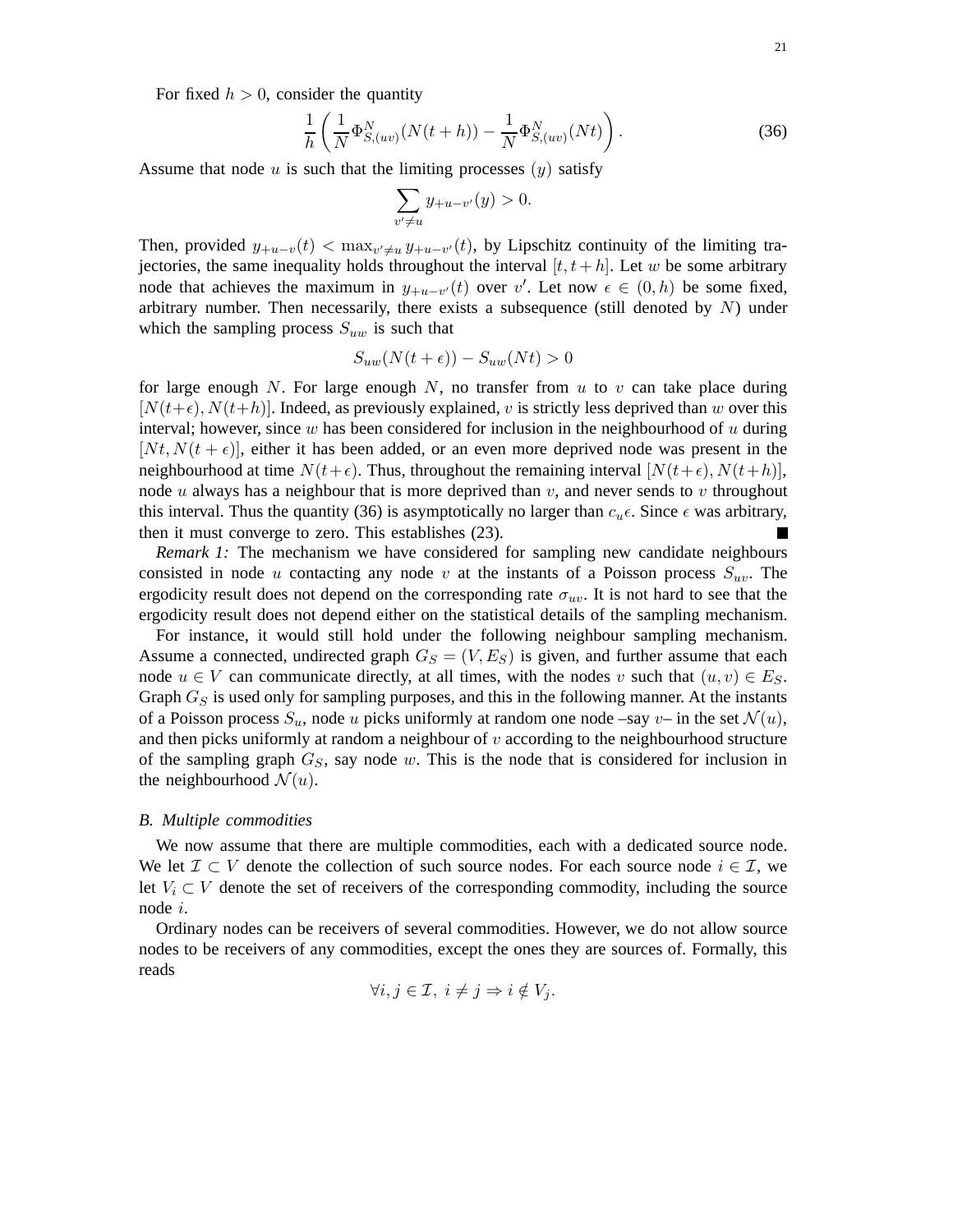We shall also make use of the notation  $I(v)$  to represent the set of source nodes i that v is a receiver of, i.e.  $v \in V_i$ . By convention, for source nodes  $i \in \mathcal{I}$ , we let  $I(i) = \{i\}$ .

In this setup, we denote by  $\lambda_i$  the packet creation rate at source node i and  $c_u$  the capacity of any node  $u \in V$ . We still assume exponentially distributed random variables for the intertimes between both packet creations at any source node, and packet transmissions from any node.

In the sequel, we shall assume that nodes are only willing to relay content that they are themselves interested in. This constraint can be thought of as modeling a form of selfishness of users, who will not participate in the delivery of data they do not need. This can be related to the so-called Tit-for-tat mechanism implemented in BitTorrent, with two important distinctions. Our constraint is imposed at the level of commodities, while BitTorrent's Titfor-tat is used to determine which node to send to, in a group of users interested in the same content. Also, we do not put constraints on reciprocation, i.e. users are not prevented from sending data to others who do not provide them service in return.

Under these assumptions, the natural necessary conditions on the injection rates  $\lambda_i$  of commodities  $i \in \mathcal{I}$  for feasibility of broadcast are the following:

$$
\lambda_i \le c_i, \quad i \in \mathcal{I}.\tag{37}
$$

$$
\sum_{i \in J} (|V_i| - 1)\lambda_i \le \sum_{u \in \bigcup_{i \in J} V_i} c_u, \quad J \subseteq \mathcal{I}.
$$
 (38)

Indeed, the first inequality  $(37)$  states that each source node i must have a capacity larger than the rate  $\lambda_i$  at which it receives fresh data. Inequality (38) states that for each set of sources J, the total capacity required to forward the corresponding commodities to their receivers is no larger than the total capacity of users that can take part in their transmissions.

Let us now describe the scheduling policy we shall consider in the present setup. To determine who to send to, any node  $u$  evaluates the overall deprivation of potential receivers  $v$  as the total number of packets that it can send to  $v$ , and that  $v$  has neither received, nor is currently receiving. This evaluation is done over all commodities that both nodes are receivers of, i.e. over packets generated by all sources  $i \in I(u) \cap I(v)$ .

Node  $u$  then sends to its most deprived neighbour, where deprivation is measured as just decribed. Ties between equally deprived nodes are broken uniformly at random. The decision of which packet to send is done as follows. If  $u$  is a source node, it sends a fresh packet if it has any. In any other event, node  $u$  chooses which packet to send uniformly at random among the set of "useful packets", i.e. packets originating from sources  $i \in I(u) \cap I(v)$ . We refer to these rules as the "bundled most deprived - random useful" strategy, where bundling is over commodities.

In this context, we have the following

*Theorem 9:* Assume that conditions (37–38) hold, with strict inequalities. Assume further a complete communication graph, i.e. selection of the most deprived neighbour is made from the whole collection of nodes  $V$ . Then the Markov process describing the state of the system is ergodic.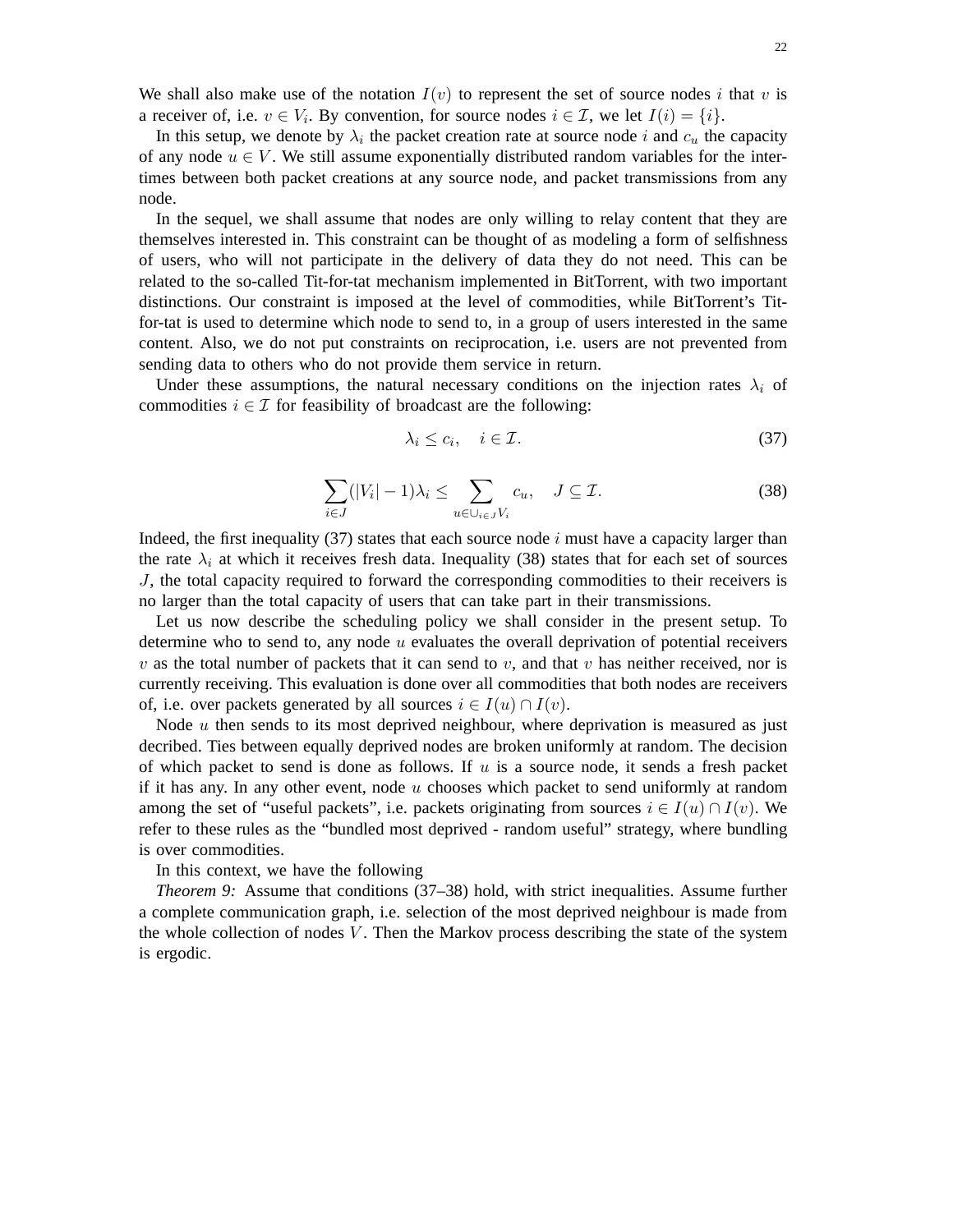*Remark 2:* The proof will again rely on fluid limit techniques. In fact, the fluid limits will be the same if we assume as in the previous subsection dynamic, restricted neighbourhoods instead of a complete communication graph. Thus, the above theorem remains true under the relaxed assumption on the neighbourhoods.

We now provide the main lines of the proof. We omit the parts that can readily be filled in from the previous proofs, and only describe the fluid trajectories in the present setup, the Lyapunov function and the proof that it decreases along these fluid trajectories.

#### *C. Fluid Trajectories*

In the multicommodity setup, we let  $S<sup>i</sup>$  denote the collection of subsets of  $V<sub>i</sub>$  that include node *i*, and  $y_S^i(t)$  denote the quantity of packets generated by source *i*, and currently replicated at nodes  $u \in S$ , at time t. The cumulative number of packets originated from source i, which node  $u$  started to forward to node  $v$  while they were replicated at nodes in set  $S$  over the time interval  $[0, t]$  is denoted by  $\phi_{S,(uv)}^i(t)$ .

We now describe the fluid trajectories of the multicommodity system.

*Definition 3:* The real-valued, non-negative functions  $(y_S^i)_{i \in I, S \in S^i}$  are called fluid trajectories of the multi-commmodities node-capacitated system if the following properties hold.

For all  $i \in \mathcal{I}, S \in \mathcal{S}^i, u \in S, v \notin S$  such that  $(u, v) \in V_i$ , there exist non-decreasing, Lipschitz-continuous functions  $\phi_{S,(uv)}^i$  with Lipschitz constant  $c_u$ , such that Equations (6) hold. Furthermore, using notation

$$
y^i_{+u-v} := \sum_{S \in \mathcal{S}: u \in S, v \notin S} y^i_S,
$$

for all  $i \in \mathcal{I}$ ,  $S \in \mathcal{S}^i$ ,  $u \in S$ , the functions  $\{\phi^i_{S,(uv)}\}_{v \in V_i \setminus S}$  are differentiable at almost every t, and if  $\sum_{j\in\mathcal{I}}\sum_{v\in V}y^j_+$  $t_{+u-v}^{j}(t) > 0$ , their derivatives satisfy:

$$
\frac{d}{dt}\phi_{S,(uv)}^i(t) = 0 \text{ if } \sum_{j \in I(u) \cap I(v)} y_{+u-v}^j(t) < \max_{v' \in V} \left( \sum_{j \in I(u) \cap I(v')} y_{+u-v'}^j(t) \right), \tag{39}
$$

$$
\sum_{i \in \mathcal{I}} \sum_{v \in V} \sum_{S: u \in S, v \notin S} \frac{d}{dt} \phi_{S,(uv)}^i(t) = c_u.
$$
 (40)

If  $u \notin \mathcal{I}$ , that is for a non-source node, one also has, for all  $v \in V$ , and assuming the condition

$$
\sum_{i \in \mathcal{I}} \sum_{S: u \in S, v \notin S} \frac{d}{dt} \phi_{S,(uv)}^i(t) > 0
$$

holds, for all  $i \in I(u) \cap I(v)$  and all  $S \in S^i$  such that  $u \in S$ ,  $v \notin S$ , the following equation:

$$
\frac{d}{dt}\phi_{S,(uv)}^i(t) = \frac{y_S^i(t)}{\sum_{j \in I(u) \cap I(v)} y_{+u-v}^j(t)} \sum_{j \in I(u) \cap I(v)} \sum_{S' \in S^j : u \in S', v \notin S'} \frac{d}{dt}\phi_{S',(uv)}^j(t). \tag{41}
$$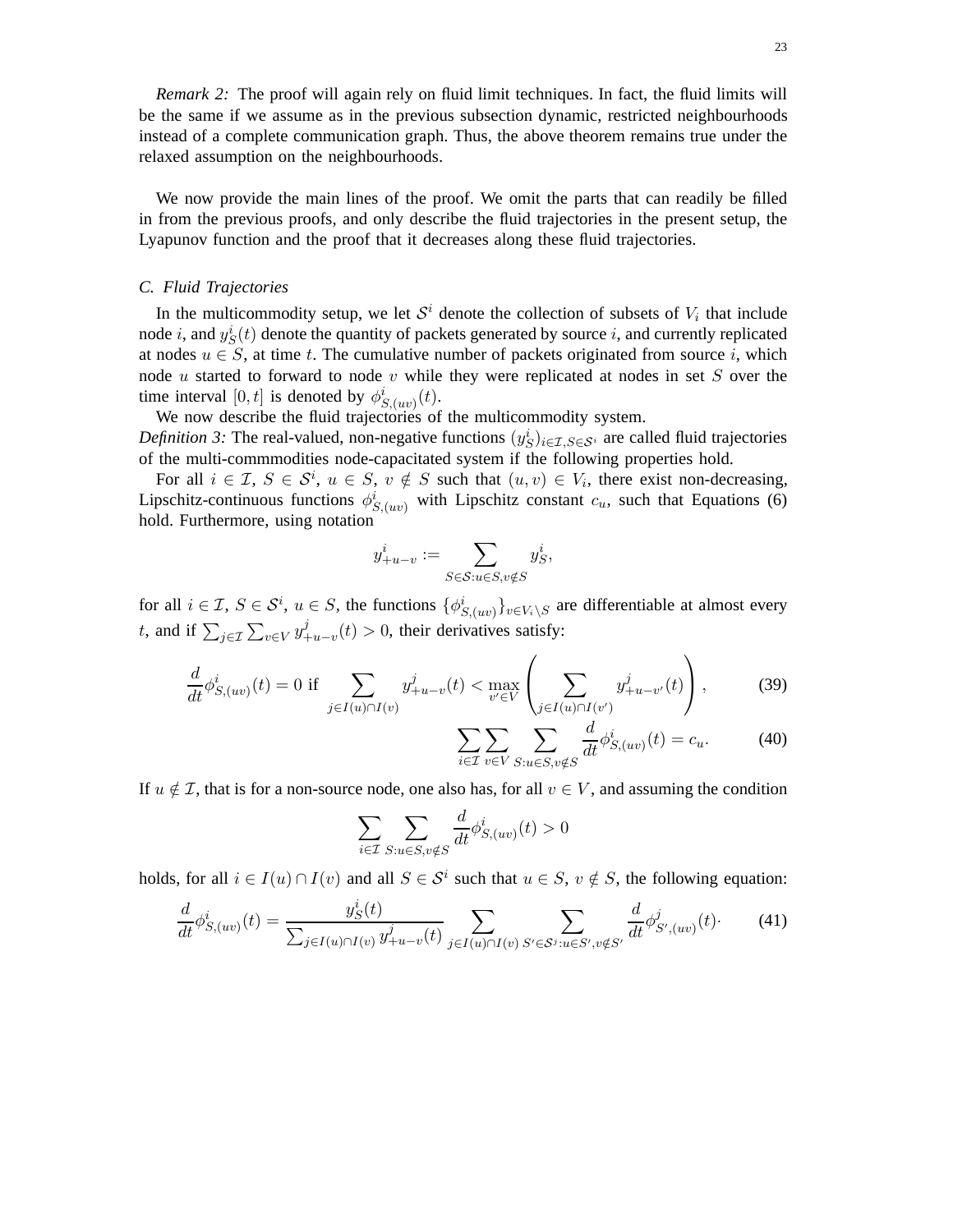For a source node  $i \in \mathcal{I}$ , one has the following:

$$
y_{\{i\}}^i > 0 \Rightarrow \sum_{v \in V_i \setminus \{i\}} \frac{d}{dt} \phi_{\{i\},(iv)}^i(t) = c_i.
$$
 (42)

In the case where  $y_{\{i\}}^i = 0$ , one then has for all  $v \in V_i \setminus \{i\}$ , assuming the condition

$$
\sum_{S \in \mathcal{S}^i : S \neq \{i\}, v \notin S} \frac{d}{dt} \phi^i_{S,(iv)}(t) > 0
$$

holds, for all  $S \in \mathcal{S}^i$  such that  $S \neq \{i\}$  and  $v \notin S$  the following:

$$
\frac{d}{dt}\phi_{S,(iv)}^i(t) = \frac{y_S^i(t)}{\sum_{S' \in \mathcal{S}^i : S' \neq \{i\}, v \notin S'} y_{S'}^i(t)} \sum_{S' \in \mathcal{S}^i : S' \neq \{i\}, v \notin S'} \frac{d}{dt}\phi_{S',(iv)}^i(t) \tag{43}
$$

#### *D. Lyapunov Stability*

The Lyapunov function we consider is the natural workload function  $w(t) = \sum_{i \in \mathcal{I}} w^{i}(t)$ , where

$$
w^{i}(t) = \sum_{S \in S^{i}} (|V_{i}| - |S|) y^{i}_{S}(t).
$$

Let us evaluate the time derivative  $\frac{d}{dt}w^{i}(t)$  at a point t where the workload function  $w^{i}$  is differentiable. To this end, we let  $J(i)$  denote the set of nodes in  $V_i$  that are fully deprived of commodity  $i$ , i.e.

$$
J(i) = \{ u \in V_i : \sum_{v \in V_i \setminus \{u\}} y^i_{+u-v}(t) = 0 \}.
$$

We also introduce the notations

$$
f_{S,(uv)}^i = \frac{d}{dt} \phi_{S,(uv)}^i(t)
$$

and

$$
c^i_u:=\sum_{S\in\mathcal{S}^i: u\in S}\sum_{v\in V_i\backslash S}f^i_{S,(uv)}.
$$

The latter quantity  $c_u^i$  can be interpreted as the rate at which node u forwards data from commodity *i*. We assume for now that  $w^{i}(t) > 0$ . The case where  $w^{i}(t) = 0$  is easily dealt with: the derivative of the function must then be zero, since the function is non-negative.

We then have the following

$$
\frac{d}{dt}w^{i}(t) = \sum_{S \in S^{i}} (|V_{i}| - |S|) \frac{d}{dt} y_{S}^{i}(t) \n= (|V_{i}| - 1)\lambda_{i} - \sum_{v \in V_{i} \setminus \{i\}} f_{\{i\},(iv)}^{i} \n+ \sum_{S \in S^{i}: S \neq \{i\}, S \cap J(i) = \emptyset} (|V_{i}| - |S|) \left[ \sum_{u \in S, v \in S \setminus \{u\}} f_{S \setminus \{v\},(uv)}^{i} - \sum_{u \in S, v \in V_{i} \setminus S} f_{S,(uv)}^{i} \right]
$$

We further distinguish several cases.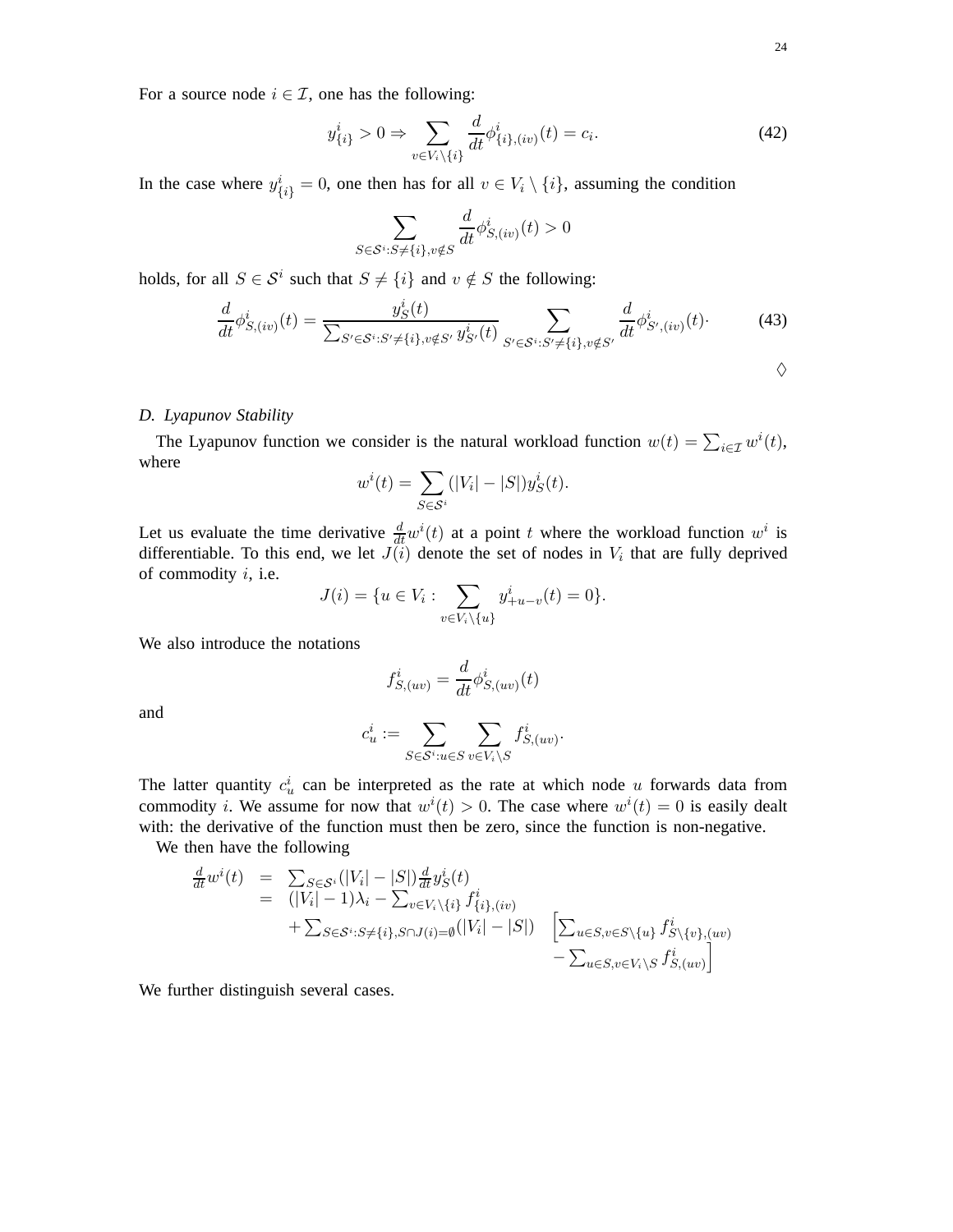**Case 1:**  $J(i) = \emptyset$ . Then the above sums telescope, and one obtains after recombinations:

$$
\frac{d}{dt}w^{i}(t) = (|V_{i}| - 1)\lambda_{i} - \sum_{u \in V_{i}} c_{u}^{i}.
$$
\n(44)

**Case 2:**  $J(i) \neq \emptyset$ . Note that for any node  $u \in V_i$ , all terms  $f_{S_i(uv)}^i$  appear with a coefficient  $-(|V_i| - |S|) \mathbf{1}_{S \cap J(i) = \emptyset} + (|V_i - |S| - 1) \mathbf{1}_{(S \cup \{v\}) \cap J(I) = \emptyset}$ , which is non-positive, and at most  $-1$  when  $S \cap J(i) = \emptyset$ . Hence, using (39), we obtain

$$
\frac{d}{dt}w^{i}(t) \leq (|V_{i}|-1)\lambda_{i} \n- \sum_{S \in S^{i}, S \cap J(i) = \emptyset} \sum_{v \in V_{i} \setminus S} f_{S,(iv)}^{i} [(|V_{i}|-|S|) - \mathbf{1}_{v \notin J(i)}(|V_{i}|-|S|-1)] \n- \sum_{v \in V_{i} \setminus J(i), v \neq i} c_{v}^{i}.
$$

Note now that, because of Condition (39),  $f_{S_i(iv)}^i$  can only be positive when  $v \in J(i)$ . Therefore we obtain that

$$
\frac{d}{dt}w^{i}(t) \leq (|V_{i}| - 1)\lambda_{i} - \sum_{v \in J(i)} f^{i}_{\{i\},(iv)}(|V_{i}| - 1)
$$
\n(45)

$$
-\sum_{S\in\mathcal{S}^i, S\neq\{i\}, S\cap J(i)=\emptyset} \sum_{v\in J(i)} f^i_{S,(iv)}(|V_i|-|S|)
$$
(46)

$$
-\sum_{v\in V_i\setminus J(i), v\neq i}c_v^i.
$$
\n(47)

.

Also, by Condition (40), necessarily

$$
\sum_{S \in \mathcal{S}^i, S \cap J(i) = \emptyset} \sum_{v \in J(i)} f_{S,(iv)}^i = c_i
$$

Now, distinguish further acording to whether  $y_{\{i\}}^i(t) = 0$  or not. In the first case, necessarily the right-hand side in (45), being the derivative  $\frac{d}{dt}y^{i}$   $\{i\}(t)$ , must equal zero, while the term (46) must necessarily equal  $c_i - \lambda_i$ . In the case where  $y_{\{i\}}^i(t) > 0$ , in view of (42), necessarily the derivative  $\frac{d}{dt}w^{i}(t)$  is no larger than  $-(c_{i} - \lambda_{i})(|V_{i}| - 1)$ .

It therefore holds that, when  $J(i) \neq \emptyset$ , necessarily

$$
\frac{d}{dt}w^{i}(t) \leq -(c_{i} - \lambda_{i}) - \sum_{v \in V_{i} \setminus J(i), v \neq i} c_{v}^{i}.
$$
\n(48)

Let us denote by  $\mathcal{I}'$  the set of those sources  $i \in \mathcal{I}$  for which  $J(i) \neq \emptyset$  and  $w^{i}(t) > 0$ , and by  $\mathcal{I}''$  the set of those sources  $i \in \mathcal{I}$  for which  $J(i) = \emptyset$ .

Combined together, (44) and (48) yield

$$
\sum_{i \in \mathcal{I}} \frac{d}{dt} w^i(t) \leq -\sum_{i \in \mathcal{I}'} (c_i - \lambda_i) \n+ \sum_{i \in \mathcal{I}''} (|V_i| - 1)\lambda_i - \sum_{u \in \cup_{i \in \mathcal{I}''}} V_i c_u \n+ \sum_{u \in \cup_{i \in \mathcal{I}''}} \sum_{i \in I(u)} c_u^i \mathbf{1}_{u \in J(i)},
$$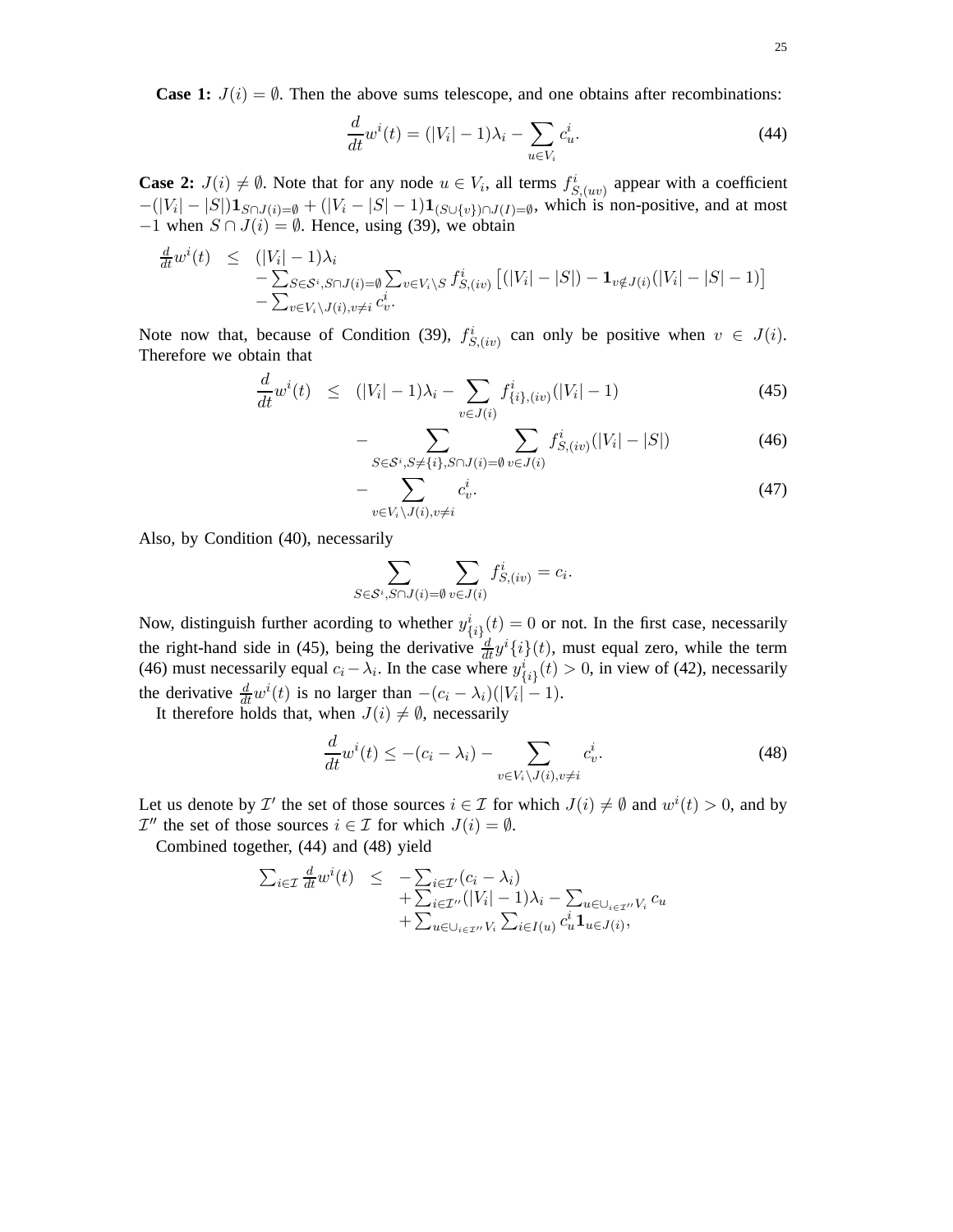where we have used (40). We now argue that for any node  $u$ , if it is a receiver of a commodity  $i \in \mathcal{I}''$  and belongs to  $J(i')$  for another commodity i', then necessarily,  $c_u^{i'} = 0$ . This follows indeed from (41). It therefore follows that

$$
\sum_{i \in \mathcal{I}} \frac{d}{dt} w^i(t) \leq -\sum_{i \in \mathcal{I}'} (c_i - \lambda_i) + \sum_{i \in \mathcal{I}''} (|V_i| - 1)\lambda_i - \sum_{u \in \cup_{i \in \mathcal{I}''}} V_i c_u.
$$
\n(49)

Thus the workload function  $\sum_{i \in \mathcal{I}} w^i(t)$  verifies

$$
w(t) \le \max(0, w(0) - \epsilon t)
$$

where

$$
\epsilon = \min \left\{ \min i \in \mathcal{I} \left[ c_i - \lambda_i \right], \min_{J \subseteq \mathcal{I}, J \neq \emptyset} \left[ \sum_{u \in \cup_{i \in J} V_i} c_u - \sum_{i \in J} (|V_i| - 1)\lambda_i \right] \right\}
$$

is strictly positive under the assumptions of Theorem 9.

Ergodicity then follows exactly by the same arguments as in the proofs of Theorems 1 and 6.

## VI. CONCLUSION

We have identified distributed scheduling strategies for live streaming, and proven a rate optimality property for several network capacity models.

Many open problems remain, concerning the performance achievable using simple, "unstructured" peer-to-peer mechanisms such as those considered in this paper. In particular, we do not provide any guarantees on the delays with which packets reach receivers. Very few results are available on the delay performance of such distributed schemes (notable exceptions being [11], [1]), and it would be interesting to obtain such results for the schemes we just presented.

Another issue of interest concerns the performance of such schemes in the presence of "relay nodes". There, the use or not of network coding will dramatically affect the theoretical rate at which data can be streamed. But in any case, with or without network coding, it is an open question whether simple "epidemic" schemes of the kind we discussed can achieve optimal diffusion rates.

#### **REFERENCES**

- [1] T. Bonald, L. Massoulié, F. Mathieu, D. Perino and A. Twigg. Epidemic Live-Streaming: Optimal Performance Trade-Offs. Preprint, 2007.
- [2] B. Cohen, Incentives build robustness in BitTorrent. Technical Report, bittorrent.org, 2003.
- [3] M. Castro, P. Druschel, A.-M. Kermarrec, A. Nandi, A. Rowstron and A. Singh, Splistream: High-bandwidth multicast in cooperative environments. In Symposium on Operating Systems Principles (SOSP 2003), 2003.
- [4] J.G. Dai, On positive Harris recurrence of multiclass queuing networks: a unified approach via fluid limit models, Ann. of Applied Probability 5, 49-77, 1995.
- [5] J. Edmonds, Edge-disjoint branchings, in *Combinatorial Algorithms*, R. Rustin, Ed., pp. 21–31. Algorithmics Press, 1972.
- [6] A. Legout, N. Liogkas, E. Kohler and L. Zhang. Clustering and Sharign Incentives in BitTorrent Systems. In Proc. ACM Sigmetrics'2007, 2007.